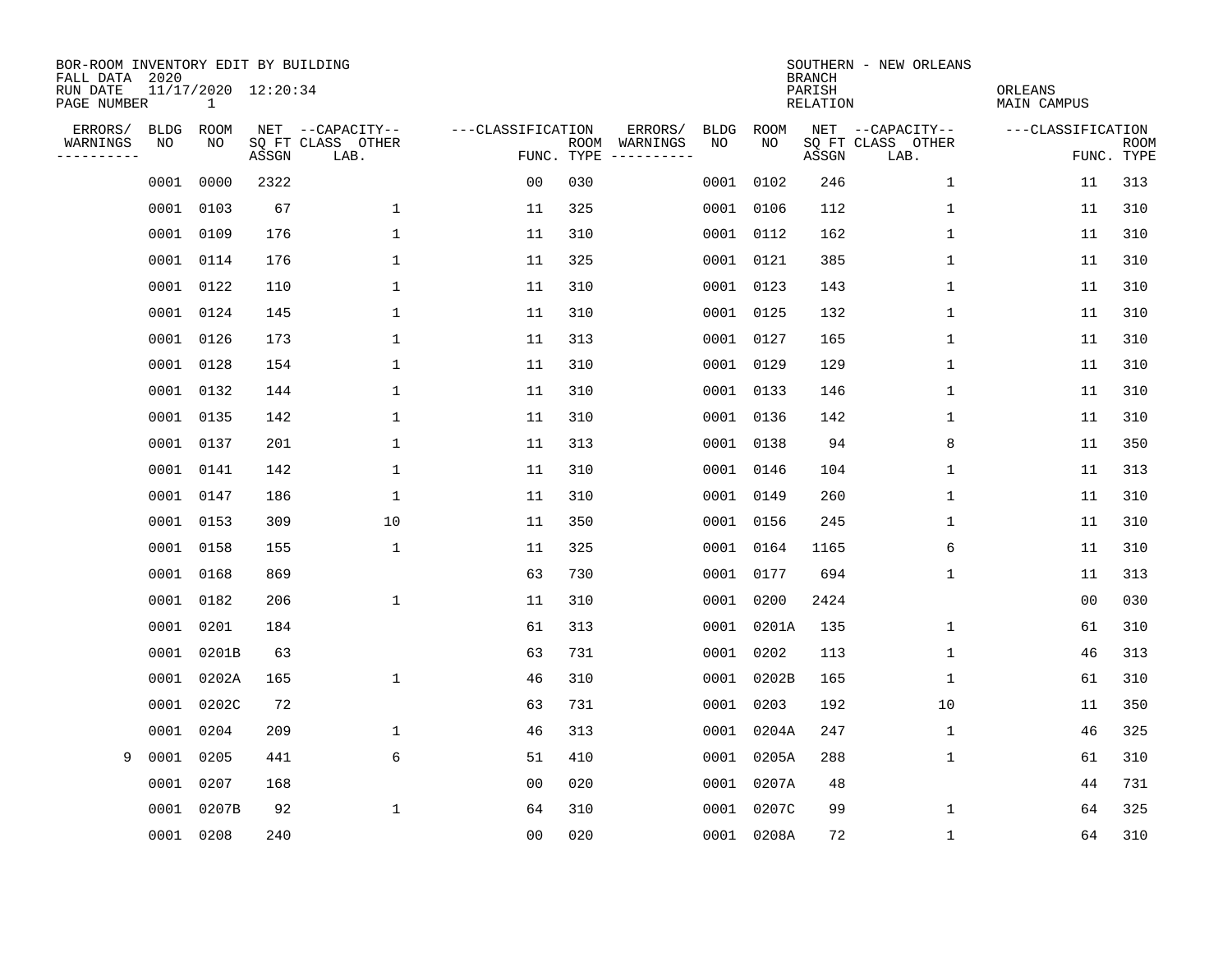| BOR-ROOM INVENTORY EDIT BY BUILDING<br>FALL DATA 2020 |             |                          |       |                           |                   |      |                                 |             |             | <b>BRANCH</b>             | SOUTHERN - NEW ORLEANS    |                               |                           |
|-------------------------------------------------------|-------------|--------------------------|-------|---------------------------|-------------------|------|---------------------------------|-------------|-------------|---------------------------|---------------------------|-------------------------------|---------------------------|
| RUN DATE<br>PAGE NUMBER                               |             | 11/17/2020 12:20:34<br>2 |       |                           |                   |      |                                 |             |             | PARISH<br><b>RELATION</b> |                           | ORLEANS<br><b>MAIN CAMPUS</b> |                           |
| ERRORS/                                               | <b>BLDG</b> | ROOM                     |       | NET --CAPACITY--          | ---CLASSIFICATION |      | ERRORS/                         | <b>BLDG</b> | <b>ROOM</b> |                           | NET --CAPACITY--          | ---CLASSIFICATION             |                           |
| WARNINGS<br>----------                                | NO          | NO                       | ASSGN | SQ FT CLASS OTHER<br>LAB. |                   | ROOM | WARNINGS<br>FUNC. TYPE $------$ | NO          | NO          | ASSGN                     | SQ FT CLASS OTHER<br>LAB. |                               | <b>ROOM</b><br>FUNC. TYPE |
|                                                       | 0001        | 0208B                    | 110   | 1                         | 64                | 310  |                                 | 0001        | 0208C       | 88                        | $\mathbf 1$               | 64                            | 310                       |
|                                                       | 0001        | 0208D                    | 77    | $\mathbf 1$               | 64                | 310  |                                 |             | 0001 0208E  | 77                        | 1                         | 64                            | 310                       |
|                                                       | 0001        | 0208F                    | 12    |                           | 63                | 731  |                                 |             | 0001 0209   | 136                       | $\mathbf 1$               | 21                            | 313                       |
|                                                       | 0001        | 0209A                    | 150   | $\mathbf{1}$              | 21                | 310  |                                 |             | 0001 0209B  | 195                       | $\mathbf 1$               | 21                            | 314                       |
|                                                       | 0001        | 0209C                    | 48    |                           | 63                | 731  |                                 |             | 0001 0210   | 96                        | $\mathbf 1$               | 61                            | 313                       |
|                                                       | 0001        | 0210A                    | 192   | $\mathbf{1}$              | 61                | 310  |                                 |             | 0001 0210B  | 192                       | $\mathbf 1$               | 61                            | 310                       |
|                                                       | 0001        | 0212                     | 322   | $\mathbf 1$               | 56                | 313  |                                 |             | 0001 0212A  | 130                       | $\mathbf{1}$              | 56                            | 310                       |
|                                                       | 0001        | 0212B                    | 100   | $\mathbf{1}$              | 56                | 310  |                                 |             | 0001 0213   | 1348                      | 1                         | 44                            | 310                       |
|                                                       | 0001        | 0214                     | 20    | 1                         | 0 <sub>0</sub>    | 020  |                                 |             | 0001 0214A  | 414                       | 1                         | 56                            | 310                       |
|                                                       | 0001        | 0214B                    | 138   | $\mathbf{1}$              | 56                | 325  |                                 |             | 0001 0215   | 1104                      | 6                         | 64                            | 310                       |
|                                                       | 0001        | 0216                     | 264   |                           | 74                | 710  |                                 |             | 0001 0218   | 80                        |                           | 0 <sub>0</sub>                | 020                       |
|                                                       | 0001        | 0218A                    | 234   | 1                         | 61                | 310  |                                 |             | 0001 0218B  | 91                        | 1                         | 61                            | 310                       |
|                                                       | 0001        | 0218C                    | 158   | 1                         | 61                | 310  |                                 |             | 0001 0301   | 558                       | 6                         | 62                            | 310                       |
|                                                       | 0001        | 0301A                    | 270   | 1                         | 62                | 325  |                                 |             | 0001 0302   | 396                       | 1                         | 61                            | 313                       |
|                                                       | 0001        | 0302A                    | 143   | $\mathbf 1$               | 61                | 310  |                                 |             | 0001 0302B  | 299                       |                           | 11                            | 350                       |
|                                                       | 0001        | 0302C                    | 52    |                           | 0 <sub>0</sub>    | 020  |                                 |             | 0001 0302D  | 144                       |                           | 74                            | 731                       |
|                                                       | 0001        | 0302E                    | 80    | $\mathbf{1}$              | 61                | 325  |                                 |             | 0001 0305   | 552                       | 1                         | 62                            | 310                       |
|                                                       | 0001        | 0306                     | 552   |                           | 11                | 350  |                                 |             | 0001 0307   | 552                       | 1                         | 46                            | 310                       |
|                                                       | 0001        | 0308                     | 1056  |                           | 56                | 315  |                                 |             | 0001 0309   | 552                       | 30                        | 11                            | 110                       |
|                                                       | 0001        | 0311                     | 552   | 6                         | 61                | 310  |                                 |             | 0001 0312   | 552                       | 1                         | 65                            | 314                       |
|                                                       | 0001        | 0312A                    | 176   | 1                         | 65                | 325  |                                 |             | 0001 0313   | 552                       | 30                        | 11                            | 110                       |
|                                                       | 0001        | 0314                     | 104   |                           | 74                | 710  |                                 |             | 0001 0315   | 132                       | 1                         | 61                            | 313                       |
|                                                       | 0001        | 0315A                    | 132   | 1                         | 61                | 325  |                                 |             | 0001 0315B  | 132                       | 1                         | 61                            | 310                       |
|                                                       | 0001        | 0315C                    | 132   | $\mathbf 1$               | 61                | 310  |                                 |             | 0001 0316   | 104                       | $\mathbf 1$               | 61                            | 313                       |
|                                                       | 0001        | 0316A                    | 160   | $\mathbf{1}$              | 61                | 325  |                                 |             | 0001 0316B  | 195                       | 1                         | 61                            | 310                       |
|                                                       | 0001 0317   |                          | 552   |                           | 63                | 731  |                                 |             | 0001 0318   | 552                       |                           | 56                            | 731                       |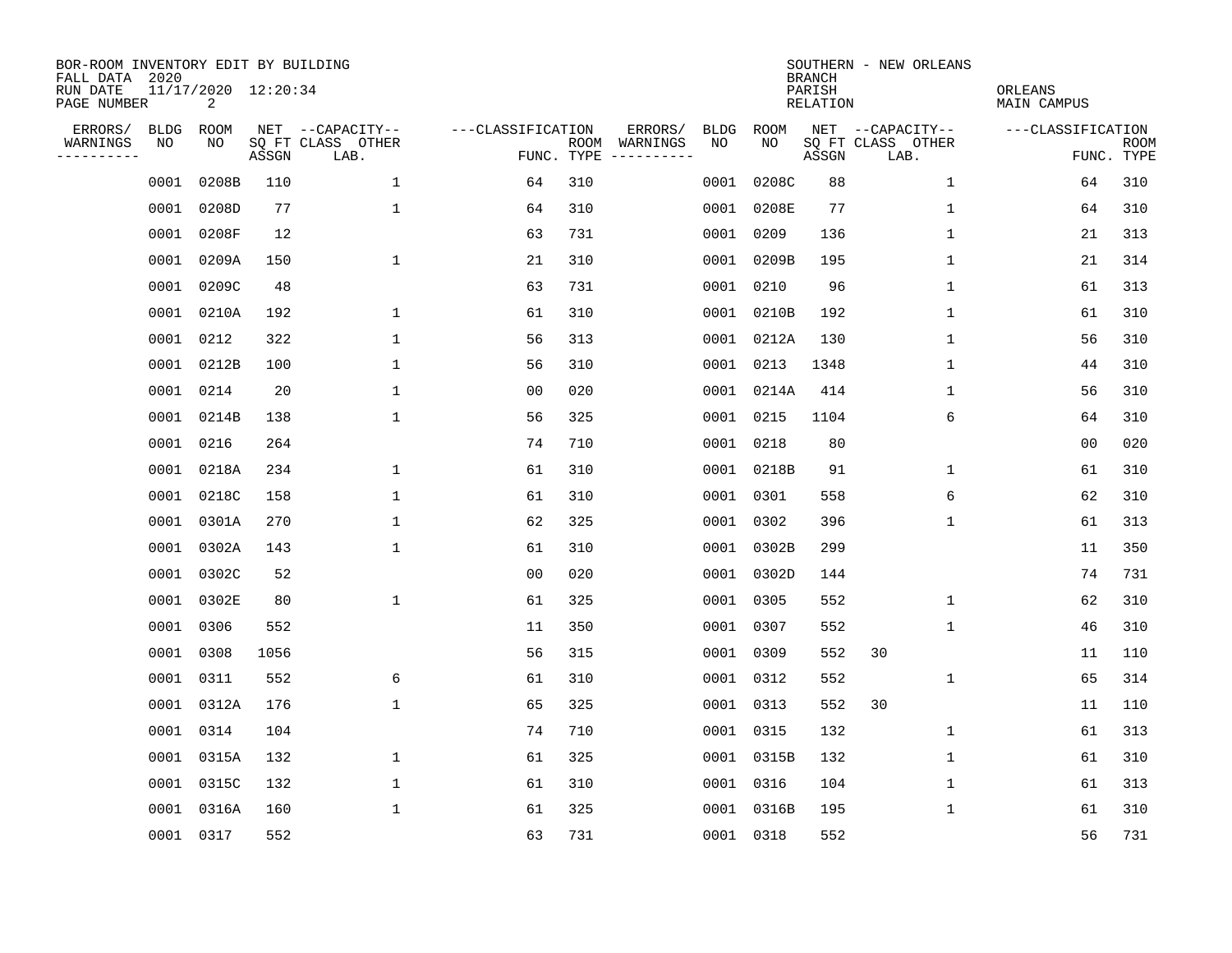| BOR-ROOM INVENTORY EDIT BY BUILDING<br>FALL DATA 2020 |                            |      |              |                 |     |           |                | BRANCH                                                                            | SOUTHERN - NEW ORLEANS                                                                                                                              |                                                                                                   |        |
|-------------------------------------------------------|----------------------------|------|--------------|-----------------|-----|-----------|----------------|-----------------------------------------------------------------------------------|-----------------------------------------------------------------------------------------------------------------------------------------------------|---------------------------------------------------------------------------------------------------|--------|
| RUN DATE 11/17/2020 12:20:34<br>PAGE NUMBER           | $\overline{\phantom{a}}$ 3 |      |              |                 |     |           |                | PARISH<br>RELATION                                                                |                                                                                                                                                     | ORLEANS<br>MAIN CAMPUS                                                                            |        |
|                                                       |                            |      |              |                 |     |           |                |                                                                                   |                                                                                                                                                     |                                                                                                   |        |
| WARNINGS<br>----------                                |                            |      |              |                 |     |           |                |                                                                                   |                                                                                                                                                     | FUNC. TYPE                                                                                        | ROOM   |
|                                                       |                            |      |              |                 |     |           |                | TOTAL NUMBER CLASSROOMS<br>TOTAL NUMBER LABS 210                                  | TOTAL NUMBER COMPUTER CLASSROOMS<br>TOTAL NUMBER SPECIAL LABS 220                                                                                   | TOTAL ASSIGNABLE & UNASSIGNABLE SQFT: 30,427<br>TOTAL NET ASSIGN SQ. FT. IN ROOM FILE 25,121<br>2 |        |
|                                                       | 0002 0000                  | 330  |              | 00              | 030 |           | 0002 0119      | 225                                                                               |                                                                                                                                                     |                                                                                                   | 63 731 |
|                                                       | 0002 0120                  | 80   | $\mathbf{1}$ | 61              | 325 |           |                | TOTAL NUMBER CLASSROOMS<br>TOTAL NUMBER LABS 210                                  | TOTAL ASSIGNABLE & UNASSIGNABLE SQFT:<br>TOTAL NET ASSIGN SQ. FT. IN ROOM FILE<br>TOTAL NUMBER COMPUTER CLASSROOMS<br>TOTAL NUMBER SPECIAL LABS 220 | 635<br>305                                                                                        |        |
|                                                       | 0003 0100A                 | 583  |              | 00              | 030 |           | 0003 0100B     | 676                                                                               |                                                                                                                                                     | 00                                                                                                | 030    |
|                                                       | 0003 0101                  | 198  | $\mathbf{1}$ | 63              | 310 | 0003 0102 |                | 176                                                                               | $\mathbf{1}$                                                                                                                                        | 63                                                                                                | 310    |
|                                                       | 0003 0103                  | 33   |              | 63              | 731 |           | 0003 0104      | 66                                                                                | $\mathbf{1}$                                                                                                                                        | 63                                                                                                | 310    |
|                                                       | 0003 0106                  | 228  |              | 0 <sub>0</sub>  | 030 |           | 0003 0107      | 414                                                                               | $\mathbf{1}$                                                                                                                                        | 63                                                                                                | 310    |
|                                                       | 0003 0111 13957            |      |              | 63              | 525 |           | 0003 0201      | 864                                                                               | 36                                                                                                                                                  | 63                                                                                                | 525    |
|                                                       | 0003 0202                  | 805  | 36           | 63              | 525 | 0003 0203 |                | 828                                                                               | 36                                                                                                                                                  | 63                                                                                                | 525    |
|                                                       | 0003 0204                  | 828  | 36           | 63              | 525 | 0003 0205 |                | 1260                                                                              | 50                                                                                                                                                  | 63                                                                                                | 525    |
|                                                       | 0003 0206                  | 840  |              | 63              | 523 | 0003      | 0206A          | 121                                                                               |                                                                                                                                                     | 74                                                                                                | 710    |
|                                                       | 0003 0207                  | 60   |              | 00              | 010 |           | 0003 0208      | 598                                                                               | 1                                                                                                                                                   | 11                                                                                                | 310    |
|                                                       | 0003 0209                  | 286  | $\mathbf{1}$ | 11              | 310 |           |                | TOTAL NUMBER CLASSROOMS<br>TOTAL NUMBER LABS 210<br>TOTAL NUMBER SPECIAL LABS 220 | TOTAL ASSIGNABLE & UNASSIGNABLE SQFT:<br>TOTAL NET ASSIGN SQ. FT. IN ROOM FILE<br>TOTAL NUMBER COMPUTER CLASSROOMS                                  | 22,821<br>21,274                                                                                  |        |
|                                                       | 0004 0001                  | 252  |              | 00              | 030 |           |                | TOTAL NUMBER CLASSROOMS<br>TOTAL NUMBER LABS 210<br>TOTAL NUMBER SPECIAL LABS 220 | TOTAL ASSIGNABLE & UNASSIGNABLE SQFT:<br>TOTAL NET ASSIGN SQ. FT. IN ROOM FILE<br>TOTAL NUMBER COMPUTER CLASSROOMS                                  | 252                                                                                               |        |
|                                                       | 0005 0101                  | 2009 | 250          | 00 <sub>o</sub> | 020 |           | 0005 0104 3483 |                                                                                   | 50                                                                                                                                                  | 41                                                                                                | 240    |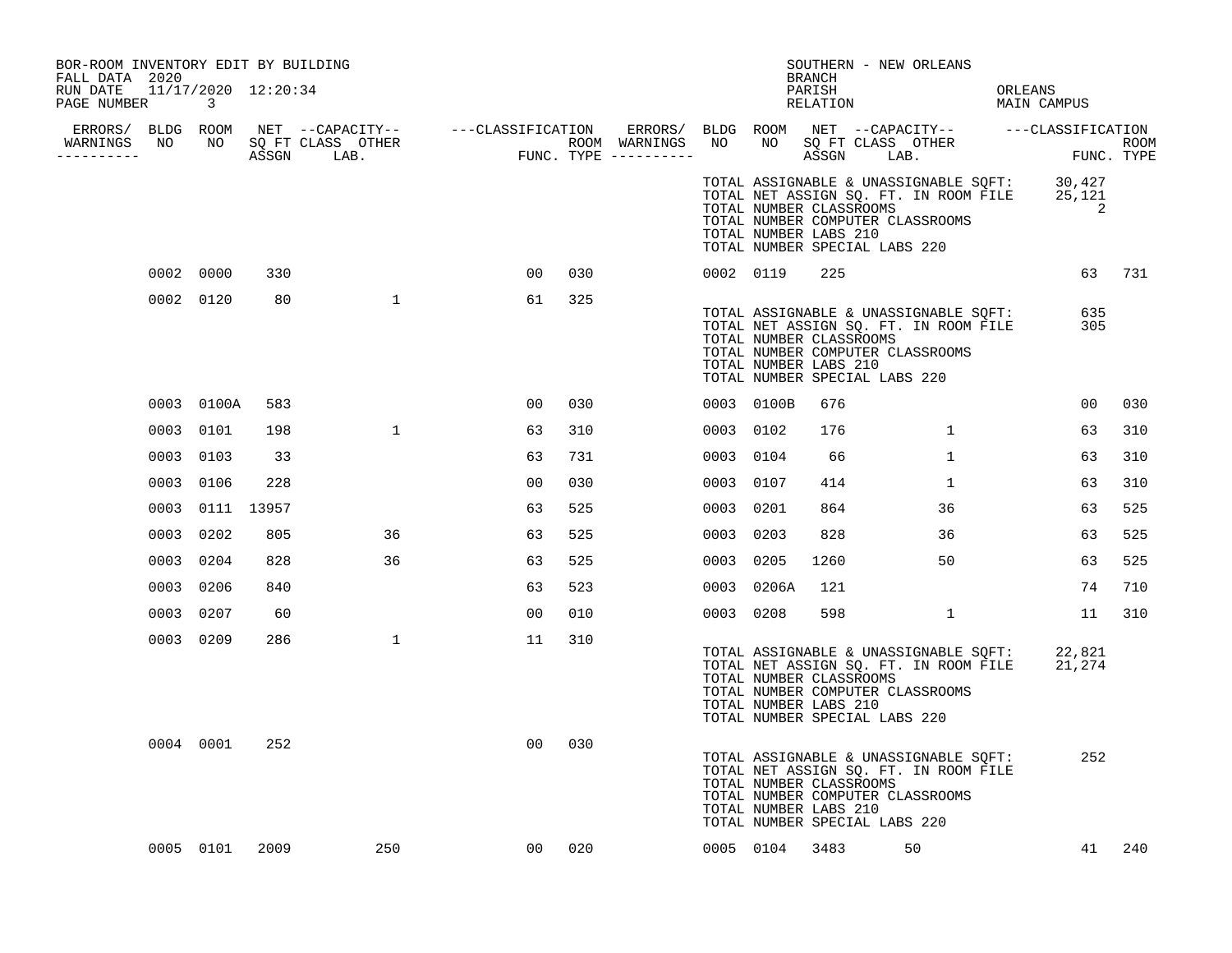| BOR-ROOM INVENTORY EDIT BY BUILDING<br>FALL DATA 2020 |      |           |                     |                           |                   |     |                                      |           |           | <b>BRANCH</b>                                           | SOUTHERN - NEW ORLEANS                                                                                                                                    |                               |                           |
|-------------------------------------------------------|------|-----------|---------------------|---------------------------|-------------------|-----|--------------------------------------|-----------|-----------|---------------------------------------------------------|-----------------------------------------------------------------------------------------------------------------------------------------------------------|-------------------------------|---------------------------|
| RUN DATE<br>PAGE NUMBER                               |      | 4         | 11/17/2020 12:20:34 |                           |                   |     |                                      |           |           | PARISH<br>RELATION                                      |                                                                                                                                                           | ORLEANS<br><b>MAIN CAMPUS</b> |                           |
| ERRORS/                                               |      | BLDG ROOM |                     | NET --CAPACITY--          | ---CLASSIFICATION |     | ERRORS/                              | BLDG ROOM |           |                                                         | NET --CAPACITY--                                                                                                                                          | ---CLASSIFICATION             |                           |
| WARNINGS<br>----------                                | NO   | NO        | ASSGN               | SO FT CLASS OTHER<br>LAB. |                   |     | ROOM WARNINGS<br>FUNC. TYPE $------$ | NO        | NO        | ASSGN                                                   | SQ FT CLASS OTHER<br>LAB.                                                                                                                                 |                               | <b>ROOM</b><br>FUNC. TYPE |
|                                                       | 0005 | 0111      | 325                 | 36                        | 41                | 310 |                                      | 0005      | 0116      | 990                                                     | 36                                                                                                                                                        | 41                            | 410                       |
|                                                       | 0005 | 0121      | 156                 | 10                        | 41                | 410 |                                      | 0005      | 0123      | 136                                                     | 8                                                                                                                                                         | 41                            | 410                       |
|                                                       | 0005 | 0133      | 1118                | 35                        | 41                | 350 |                                      | 0005      | 0134      | 1118                                                    | 35                                                                                                                                                        | 41                            | 350                       |
|                                                       | 0005 | 0135      | 1118                | 35                        | 41                | 350 |                                      | 0005      | 0136      | 1118                                                    | 35                                                                                                                                                        | 41                            | 350                       |
|                                                       | 0005 | 0202      | 1791                | 50                        | 41                | 250 |                                      | 0005      | 0204      | 210                                                     | 10                                                                                                                                                        | 41                            | 280                       |
|                                                       | 0005 | 0209      | 126                 | 6                         | 41                | 280 |                                      | 0005      | 0210      | 144                                                     | 8                                                                                                                                                         | 41                            | 280                       |
|                                                       | 0005 | 0227      | 2009                | 30                        | 41                | 350 |                                      | 0005      | 0244      | 144                                                     | 8                                                                                                                                                         | 41                            | 280                       |
|                                                       | 0005 |           | 0301 13448          |                           | 11                | 420 |                                      | 0005      | 0307      | 624                                                     | $\mathbf{1}$                                                                                                                                              | 41                            | 310                       |
|                                                       | 0005 | 0318      | 204                 | 1                         | 41                | 310 |                                      | 0005      | 0319      | 192                                                     | $\mathbf 1$                                                                                                                                               | 41                            | 310                       |
|                                                       |      | 0005 0320 | 126                 | $\mathbf 1$               | 41                | 310 |                                      |           | 0005 0324 | 252                                                     | 20                                                                                                                                                        | 41                            | 220                       |
|                                                       | 0005 | 0329      | 375                 | 50                        | 41                | 350 |                                      |           | 0005 0330 | 208                                                     | $\mathbf{1}$                                                                                                                                              | 41                            | 313                       |
|                                                       |      | 0005 0331 | 252                 | $\mathbf{1}$              | 41                | 310 |                                      |           | 0005 0333 | 252<br>TOTAL NUMBER CLASSROOMS<br>TOTAL NUMBER LABS 210 | 15<br>TOTAL ASSIGNABLE & UNASSIGNABLE SQFT:<br>TOTAL NET ASSIGN SQ. FT. IN ROOM FILE<br>TOTAL NUMBER COMPUTER CLASSROOMS<br>TOTAL NUMBER SPECIAL LABS 220 | 41<br>31,928<br>29,919<br>2   | 220                       |
|                                                       |      |           | 0006 0000 21294     |                           | 0 <sub>0</sub>    | 020 |                                      |           |           | TOTAL NUMBER CLASSROOMS<br>TOTAL NUMBER LABS 210        | TOTAL ASSIGNABLE & UNASSIGNABLE SQFT:<br>TOTAL NET ASSIGN SQ. FT. IN ROOM FILE<br>TOTAL NUMBER COMPUTER CLASSROOMS<br>TOTAL NUMBER SPECIAL LABS 220       | 21,294                        |                           |
|                                                       |      |           | 0007 0000 36146     |                           | 00                | 020 |                                      |           |           | TOTAL NUMBER CLASSROOMS<br>TOTAL NUMBER LABS 210        | TOTAL ASSIGNABLE & UNASSIGNABLE SOFT:<br>TOTAL NET ASSIGN SQ. FT. IN ROOM FILE<br>TOTAL NUMBER COMPUTER CLASSROOMS<br>TOTAL NUMBER SPECIAL LABS 220       | 36,146                        |                           |
|                                                       | 0009 | 0102      | 1350                |                           | 00                | 020 |                                      |           | 0009 0106 | 1575                                                    | 300                                                                                                                                                       | 52                            | 610                       |
|                                                       | 0009 | 0114      | 2052                | 100                       | 52                | 670 |                                      | 0009      | 0125      | 70                                                      | 1                                                                                                                                                         | 51                            | 310                       |
|                                                       |      | 0009 0127 | 70                  | $\mathbf{1}$              | 51                | 310 |                                      |           | 0009 0128 | 66                                                      | $\mathbf{1}$                                                                                                                                              | 51                            | 310                       |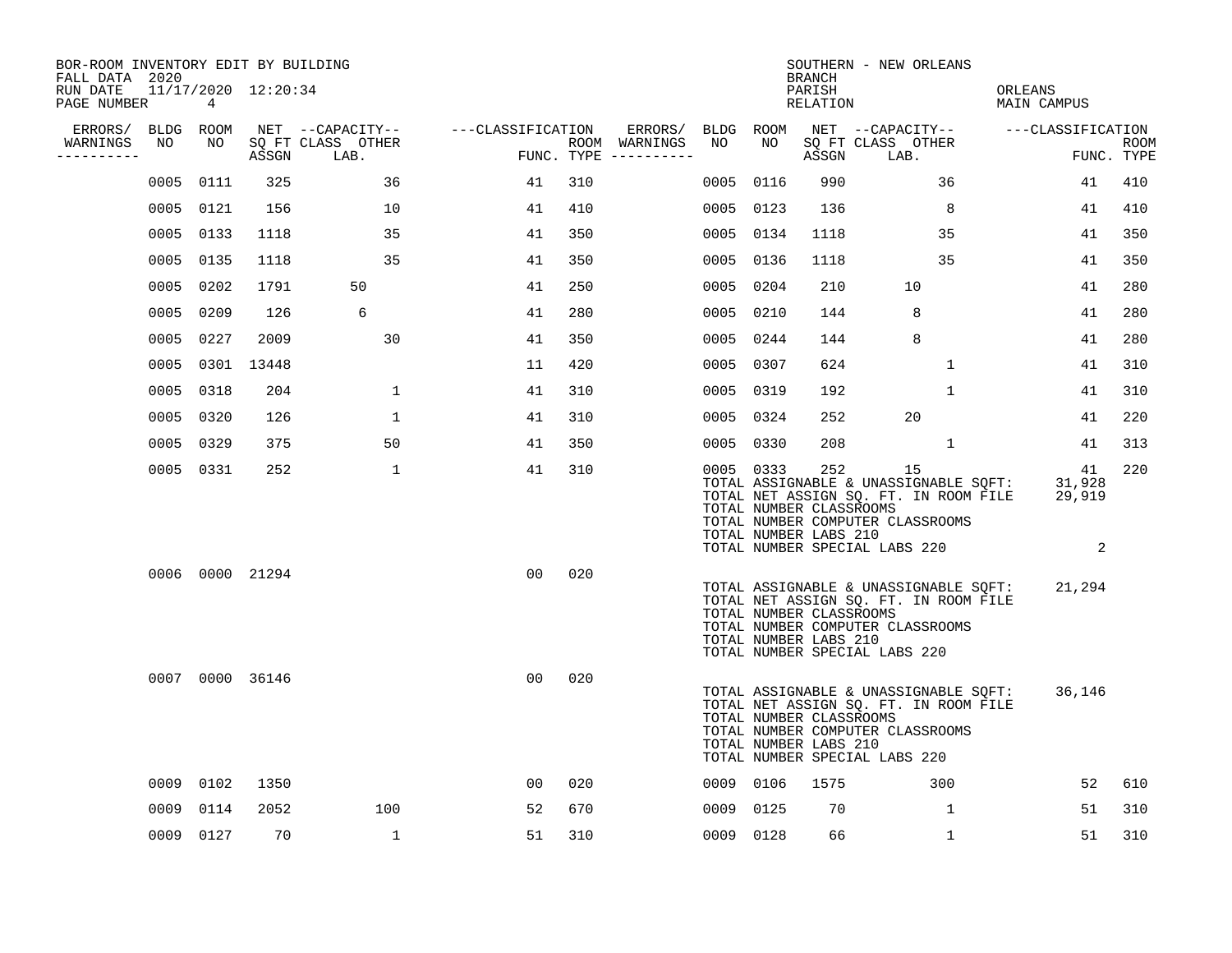| BOR-ROOM INVENTORY EDIT BY BUILDING<br>FALL DATA 2020 |                          |       |                           |                   |     |                                      |      |           | <b>BRANCH</b>                                    | SOUTHERN - NEW ORLEANS                                                                                                                              |                               |                           |
|-------------------------------------------------------|--------------------------|-------|---------------------------|-------------------|-----|--------------------------------------|------|-----------|--------------------------------------------------|-----------------------------------------------------------------------------------------------------------------------------------------------------|-------------------------------|---------------------------|
| RUN DATE<br>PAGE NUMBER                               | 11/17/2020 12:20:34<br>5 |       |                           |                   |     |                                      |      |           | PARISH<br>RELATION                               |                                                                                                                                                     | ORLEANS<br><b>MAIN CAMPUS</b> |                           |
| ERRORS/<br>BLDG                                       | ROOM                     |       | NET --CAPACITY--          | ---CLASSIFICATION |     | ERRORS/                              | BLDG | ROOM      |                                                  | NET --CAPACITY--                                                                                                                                    | ---CLASSIFICATION             |                           |
| WARNINGS<br>NO<br>----------                          | NO                       | ASSGN | SQ FT CLASS OTHER<br>LAB. |                   |     | ROOM WARNINGS<br>FUNC. TYPE $------$ | NO   | NO        | ASSGN                                            | SQ FT CLASS OTHER<br>LAB.                                                                                                                           |                               | <b>ROOM</b><br>FUNC. TYPE |
| 0009                                                  | 0133                     | 810   |                           | 51                | 660 |                                      | 0009 | 0135      | 81                                               | 1                                                                                                                                                   | 51                            | 310                       |
| 0009                                                  | 0149                     | 3976  |                           | 51                | 670 |                                      | 0009 | 0151      | 195                                              | $\mathbf{1}$                                                                                                                                        | 51                            | 310                       |
| 0009                                                  | 0203                     | 749   | 25                        | 11                | 350 |                                      | 0009 | 0207      | 400                                              | 15                                                                                                                                                  | 51                            | 670                       |
| 0009                                                  | 0210                     | 91    | 6                         | 51                | 670 |                                      | 0009 | 0211      | 154                                              | 15                                                                                                                                                  | 51                            | 670                       |
| 0009                                                  | 0213                     | 154   | $\mathbf{1}$              | 51                | 310 |                                      | 0009 | 0216      | 143                                              | $\mathbf{1}$                                                                                                                                        | 51                            | 310                       |
| 0009                                                  | 0232                     | 288   | $\mathbf{1}$              | 51                | 310 |                                      | 0009 | 0233      | 156                                              | $\mathbf 1$                                                                                                                                         | 51                            | 310                       |
| 0009                                                  | 0235                     | 156   | $\mathbf{1}$              | 51                | 310 |                                      | 0009 | 0236      | 144                                              | $\mathbf{1}$                                                                                                                                        | 51                            | 310                       |
| 0009                                                  | 0255                     | 225   | 3                         | 57                | 850 |                                      | 0009 | 0256      | 210                                              | 3                                                                                                                                                   | 57                            | 850                       |
| 0009                                                  | 0258                     | 80    | $\mathbf{1}$              | 51                | 310 |                                      | 0009 | 0259      | 80                                               | $\mathbf 1$                                                                                                                                         | 51                            | 310                       |
| 0009                                                  | 0264                     | 90    | $\mathbf{1}$              | 51                | 310 |                                      | 0009 | 0266      | 169                                              | $\mathbf{1}$                                                                                                                                        | 51                            | 313                       |
| 0009                                                  | 0276                     | 72    | 1                         | 51                | 313 |                                      | 0009 | 0277      | 80                                               | 1                                                                                                                                                   | 51                            | 310                       |
| 0009                                                  | 0278                     | 105   | 1                         | 51                | 310 |                                      | 0009 | 0280      | 108                                              | 1                                                                                                                                                   | 51                            | 310                       |
| 0009                                                  | 0281                     | 99    | $\mathbf{1}$              | 51                | 310 |                                      | 0009 | 0283      | 165                                              | $\mathbf{1}$                                                                                                                                        | 51                            | 310                       |
| 0009                                                  | 0305                     | 121   |                           | 11                | 350 |                                      | 0009 | 0306      | 88                                               | 1                                                                                                                                                   | 51                            | 310                       |
| 0009                                                  | 0308                     | 88    | $\mathbf{1}$              | 51                | 310 |                                      | 0009 | 0309      | 77                                               | 1                                                                                                                                                   | 51                            | 310                       |
| 0009                                                  | 0310                     | 88    | $\mathbf{1}$              | 51                | 310 |                                      | 0009 | 0311      | 77                                               | $\mathbf{1}$                                                                                                                                        | 51                            | 310                       |
| 0009                                                  | 0312                     | 228   | 1                         | 51                | 313 |                                      | 0009 | 0314      | 117                                              | 1                                                                                                                                                   | 51                            | 313                       |
| 0009                                                  | 0315                     | 323   | $\mathbf 1$               | 51                | 310 |                                      | 0009 | 0317      | 84                                               | $\mathbf 1$                                                                                                                                         | 51                            | 310                       |
| 0009                                                  | 0318                     | 276   | 2                         | 51                | 310 |                                      | 0009 | 0325      | 70                                               | $\mathbf{1}$                                                                                                                                        | 51                            | 313                       |
| 0009                                                  | 0328                     | 132   | $\mathbf{1}$              | 51                | 310 |                                      | 0009 | 0329      | 48                                               | $\mathbf 1$                                                                                                                                         | 51                            | 310                       |
| 0009                                                  | 0330                     | 48    | $\mathbf{1}$              | 51                | 310 |                                      |      | 0009 0333 | 108                                              | $\mathbf{1}$                                                                                                                                        | 51                            | 310                       |
|                                                       | 0009 0334                | 576   | 25                        | 11                | 350 |                                      |      |           | TOTAL NUMBER CLASSROOMS<br>TOTAL NUMBER LABS 210 | TOTAL ASSIGNABLE & UNASSIGNABLE SQFT:<br>TOTAL NET ASSIGN SQ. FT. IN ROOM FILE<br>TOTAL NUMBER COMPUTER CLASSROOMS<br>TOTAL NUMBER SPECIAL LABS 220 | 16,712<br>15,362              |                           |
|                                                       | 0010 0000                | 280   |                           | 00                | 030 |                                      |      | 0010 0151 | 204                                              | $\mathbf{1}$                                                                                                                                        | 46                            | 310                       |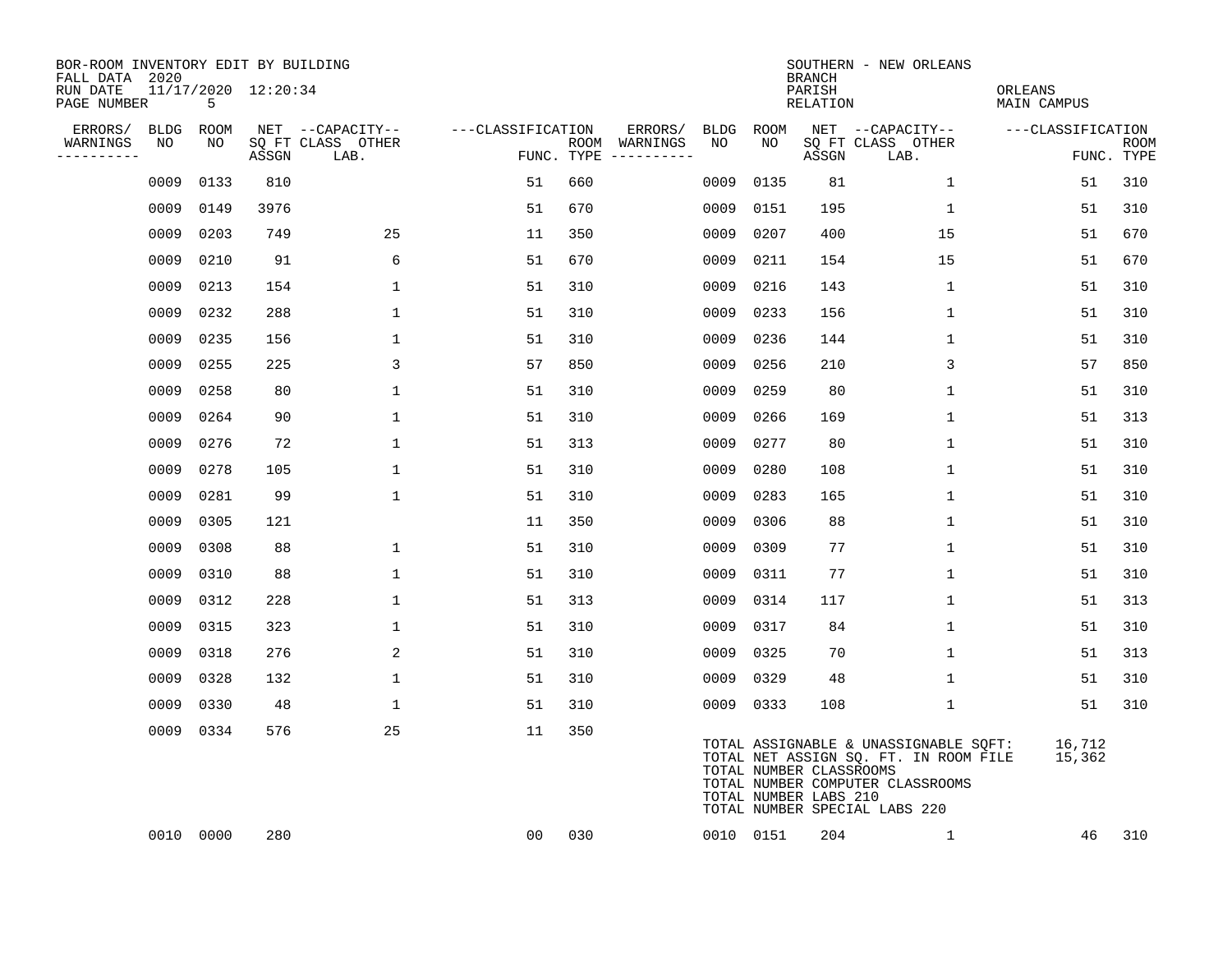| BOR-ROOM INVENTORY EDIT BY BUILDING<br>FALL DATA 2020 |             |            |                     |                           |                   |     |                                      |      |            | <b>BRANCH</b>                                           | SOUTHERN - NEW ORLEANS                                                                                                                              |                               |                           |
|-------------------------------------------------------|-------------|------------|---------------------|---------------------------|-------------------|-----|--------------------------------------|------|------------|---------------------------------------------------------|-----------------------------------------------------------------------------------------------------------------------------------------------------|-------------------------------|---------------------------|
| RUN DATE<br>PAGE NUMBER                               |             | 6          | 11/17/2020 12:20:34 |                           |                   |     |                                      |      |            | PARISH<br><b>RELATION</b>                               |                                                                                                                                                     | ORLEANS<br><b>MAIN CAMPUS</b> |                           |
| ERRORS/                                               | <b>BLDG</b> | ROOM       |                     | NET --CAPACITY--          | ---CLASSIFICATION |     | ERRORS/                              | BLDG | ROOM       |                                                         | NET --CAPACITY--                                                                                                                                    | ---CLASSIFICATION             |                           |
| WARNINGS<br>----------                                | NO          | NO         | ASSGN               | SO FT CLASS OTHER<br>LAB. |                   |     | ROOM WARNINGS<br>FUNC. TYPE $------$ | NO   | NO         | ASSGN                                                   | SQ FT CLASS OTHER<br>LAB.                                                                                                                           |                               | <b>ROOM</b><br>FUNC. TYPE |
|                                                       | 0010        | 0152       | 267                 | 10                        | 11                | 350 |                                      | 0010 | 0153       | 139                                                     | $\mathbf 1$                                                                                                                                         | 46                            | 310                       |
|                                                       |             | 0010 0154  | 121                 | $\mathbf{1}$              | 46                | 310 |                                      | 0010 | 0156       | 80                                                      | $\mathbf 1$                                                                                                                                         | 46                            | 310                       |
|                                                       |             | 0010 0157  | 125                 | 1                         | 46                | 310 |                                      | 0010 | 0158       | 80                                                      | $\mathbf{1}$                                                                                                                                        | 46                            | 310                       |
|                                                       | 0010        | 0159       | 125                 | $\mathbf 1$               | 46                | 310 |                                      | 0010 | 0160       | 125                                                     | $\mathbf 1$                                                                                                                                         | 46                            | 310                       |
|                                                       | 0010        | 0161       | 125                 | $\mathbf 1$               | 46                | 310 |                                      | 0010 | 0162       | 125                                                     | $\mathbf{1}$                                                                                                                                        | 46                            | 310                       |
|                                                       |             | 0010 0163  | 125                 | $\mathbf 1$               | 46                | 310 |                                      |      | 0010 0164  | 125                                                     | $\mathbf{1}$                                                                                                                                        | 46                            | 310                       |
|                                                       | 0010        | 0165       | 125                 | $\mathbf{1}$              | 46                | 310 |                                      | 0010 | 0166       | 125                                                     | $\mathbf{1}$                                                                                                                                        | 46                            | 310                       |
|                                                       |             | 0010 0168  | 125                 | $\mathbf{1}$              | 46                | 310 |                                      |      | 0010 0170  | 125                                                     | $\mathbf{1}$                                                                                                                                        | 46                            | 310                       |
|                                                       | 0010        | 0171       | 600                 | 40                        | 11                | 615 |                                      | 0010 | 0172       | 125                                                     | $\mathbf 1$                                                                                                                                         | 46                            | 310                       |
|                                                       |             | 0010 0173  | 750                 | 40                        | 11                | 615 |                                      |      | 0010 0174  | 125                                                     | $\mathbf 1$                                                                                                                                         | 46                            | 310                       |
|                                                       |             | 0010 0184  | 600                 | 40                        | 11                | 615 |                                      |      | 0010 0185  | 750<br>TOTAL NUMBER CLASSROOMS<br>TOTAL NUMBER LABS 210 | TOTAL ASSIGNABLE & UNASSIGNABLE SQFT:<br>TOTAL NET ASSIGN SQ. FT. IN ROOM FILE<br>TOTAL NUMBER COMPUTER CLASSROOMS<br>TOTAL NUMBER SPECIAL LABS 220 | 11<br>5,496<br>5,216          | 350                       |
|                                                       |             | 0011 0100  | 240                 |                           | 0 <sub>0</sub>    | 020 |                                      |      | 0011 0101  | 430                                                     |                                                                                                                                                     | 0 <sub>0</sub>                | 020                       |
|                                                       |             | 0011 0104A | 152                 | $\mathbf{1}$              | 46                | 310 |                                      |      | 0011 0104B | 156                                                     | 4                                                                                                                                                   | 46                            | 310                       |
|                                                       |             | 0011 0105  | 800                 |                           | 63                | 650 |                                      |      | 0011 0106  | 200                                                     | 3                                                                                                                                                   | 0 <sub>0</sub>                | 030                       |
|                                                       |             | 0011 0107  | 200                 | 3                         | 0 <sub>0</sub>    | 030 |                                      |      | 0011 0108  | 100                                                     |                                                                                                                                                     | 0 <sub>0</sub>                | 020                       |
|                                                       |             | 0011 0109  | 800                 |                           | 11                | 350 |                                      |      | 0011 0110  | 800                                                     |                                                                                                                                                     | 11                            | 350                       |
|                                                       |             | 0011 0111A | 80                  |                           | 0 <sub>0</sub>    | 030 |                                      |      | 0011 0111B | 80                                                      |                                                                                                                                                     | 0 <sub>0</sub>                | 030                       |
|                                                       |             | 0011 0112  | 30                  |                           | 0 <sub>0</sub>    | 010 |                                      |      | 0011 0113  | 50                                                      |                                                                                                                                                     | 0 <sub>0</sub>                | 020                       |
|                                                       |             | 0011 0114  | 50                  |                           | 00                | 020 |                                      |      | 0011 0201  | 120                                                     |                                                                                                                                                     | 0 <sub>0</sub>                | 020                       |
|                                                       |             | 0011 0202  | 50                  |                           | 0 <sub>0</sub>    | 020 |                                      |      | 0011 0203  | 1000                                                    |                                                                                                                                                     | 0 <sub>0</sub>                | 030                       |
|                                                       |             | 0011 0203A | 80                  |                           | 0 <sub>0</sub>    | 030 |                                      |      | 0011 0204  | 425                                                     |                                                                                                                                                     | 63                            | 650                       |
|                                                       |             | 0011 0205  | 140                 | 2                         | 0 <sub>0</sub>    | 030 |                                      |      | 0011 0206  | 140                                                     | 2                                                                                                                                                   | 0 <sub>0</sub>                | 030                       |
|                                                       |             | 0011 0209  | 50                  |                           | 63                | 650 |                                      |      | 0011 0210  | 80                                                      |                                                                                                                                                     | 0 <sub>0</sub>                | 030                       |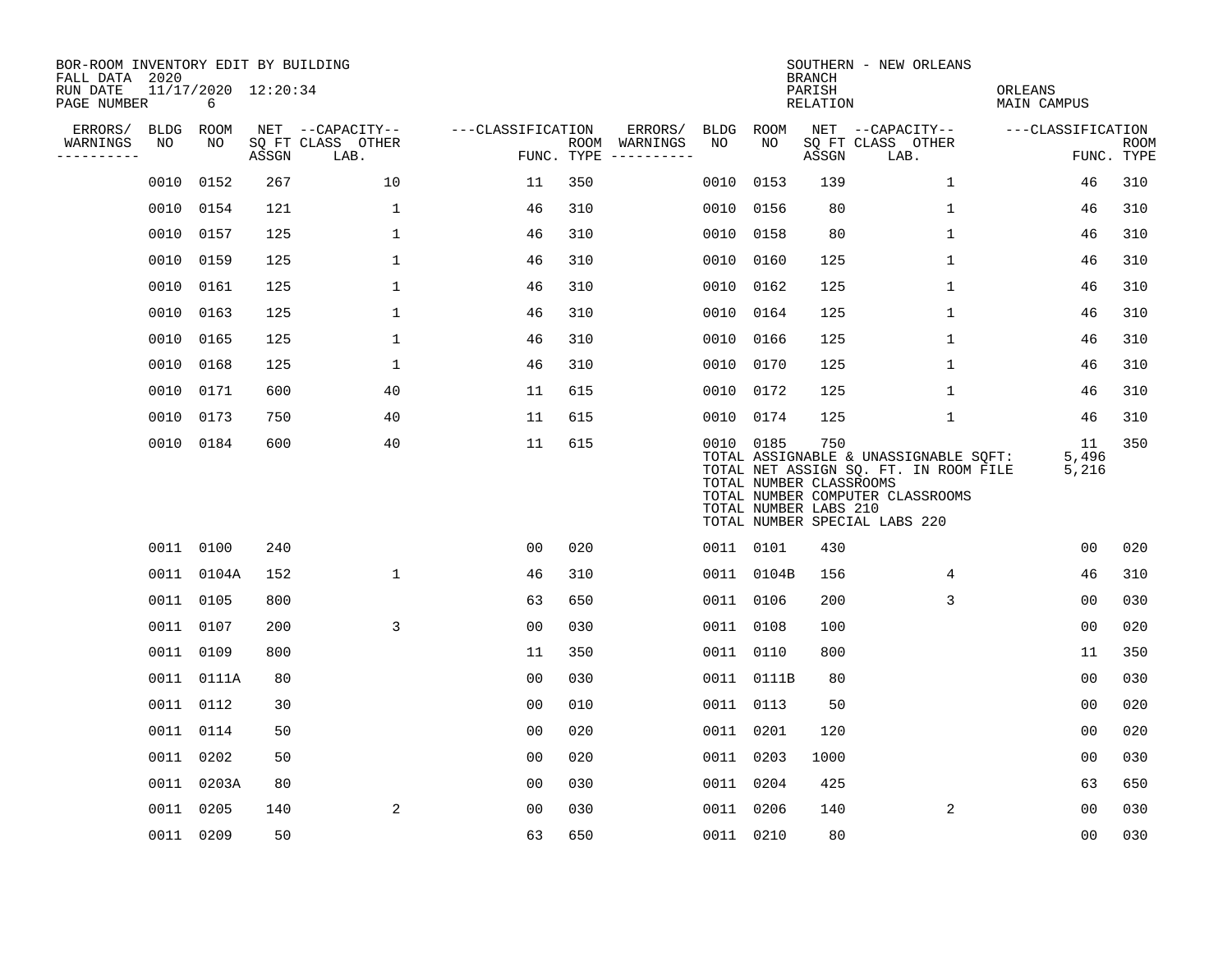| PAGE NUMBER            | $\overline{7}$       |                                                                                                                                              |                                    |                                                                                          |                  |                   |               |                                       |                                                                                                                    |                         |                                                                                                                                                                                                                          |                                                                                                                                                                     |                                                                                                                                                                        |                                                                                                                                                                                                                                                                                                                                                                                                                                                                                       |
|------------------------|----------------------|----------------------------------------------------------------------------------------------------------------------------------------------|------------------------------------|------------------------------------------------------------------------------------------|------------------|-------------------|---------------|---------------------------------------|--------------------------------------------------------------------------------------------------------------------|-------------------------|--------------------------------------------------------------------------------------------------------------------------------------------------------------------------------------------------------------------------|---------------------------------------------------------------------------------------------------------------------------------------------------------------------|------------------------------------------------------------------------------------------------------------------------------------------------------------------------|---------------------------------------------------------------------------------------------------------------------------------------------------------------------------------------------------------------------------------------------------------------------------------------------------------------------------------------------------------------------------------------------------------------------------------------------------------------------------------------|
| ERRORS/                |                      |                                                                                                                                              |                                    |                                                                                          |                  |                   |               |                                       |                                                                                                                    |                         |                                                                                                                                                                                                                          |                                                                                                                                                                     |                                                                                                                                                                        |                                                                                                                                                                                                                                                                                                                                                                                                                                                                                       |
| WARNINGS<br>---------- |                      |                                                                                                                                              | LAB.                               |                                                                                          |                  |                   |               |                                       | ASSGN                                                                                                              |                         |                                                                                                                                                                                                                          |                                                                                                                                                                     |                                                                                                                                                                        | <b>ROOM</b><br>FUNC. TYPE                                                                                                                                                                                                                                                                                                                                                                                                                                                             |
|                        |                      | 30                                                                                                                                           |                                    | 00                                                                                       | 010              |                   |               |                                       | 200                                                                                                                |                         |                                                                                                                                                                                                                          |                                                                                                                                                                     | 00                                                                                                                                                                     | 030                                                                                                                                                                                                                                                                                                                                                                                                                                                                                   |
|                        |                      | 144                                                                                                                                          | $\mathbf 1$                        | 44                                                                                       | 314              |                   |               |                                       | 144                                                                                                                |                         | 1                                                                                                                                                                                                                        |                                                                                                                                                                     | 61                                                                                                                                                                     | 325                                                                                                                                                                                                                                                                                                                                                                                                                                                                                   |
|                        |                      | 1700                                                                                                                                         | 11                                 | 44                                                                                       | 314              |                   |               |                                       | 430                                                                                                                |                         |                                                                                                                                                                                                                          |                                                                                                                                                                     |                                                                                                                                                                        | 020                                                                                                                                                                                                                                                                                                                                                                                                                                                                                   |
|                        |                      |                                                                                                                                              |                                    | 82                                                                                       | 082              |                   |               |                                       |                                                                                                                    |                         |                                                                                                                                                                                                                          |                                                                                                                                                                     |                                                                                                                                                                        |                                                                                                                                                                                                                                                                                                                                                                                                                                                                                       |
|                        |                      |                                                                                                                                              |                                    | 82                                                                                       | 082              |                   |               |                                       |                                                                                                                    |                         |                                                                                                                                                                                                                          |                                                                                                                                                                     |                                                                                                                                                                        |                                                                                                                                                                                                                                                                                                                                                                                                                                                                                       |
|                        |                      | 5000                                                                                                                                         |                                    | 82                                                                                       | 082              |                   |               |                                       |                                                                                                                    |                         |                                                                                                                                                                                                                          |                                                                                                                                                                     |                                                                                                                                                                        |                                                                                                                                                                                                                                                                                                                                                                                                                                                                                       |
|                        |                      | 200                                                                                                                                          | 91                                 | 82                                                                                       | 082              |                   |               |                                       | 183                                                                                                                |                         | 30                                                                                                                                                                                                                       |                                                                                                                                                                     | 82                                                                                                                                                                     | 082                                                                                                                                                                                                                                                                                                                                                                                                                                                                                   |
|                        |                      | 138                                                                                                                                          | 30                                 | 82                                                                                       | 082              |                   |               |                                       | 154                                                                                                                |                         | 30                                                                                                                                                                                                                       |                                                                                                                                                                     | 82                                                                                                                                                                     | 082                                                                                                                                                                                                                                                                                                                                                                                                                                                                                   |
|                        |                      | 90                                                                                                                                           |                                    | 82                                                                                       | 082              |                   |               |                                       | 126                                                                                                                |                         | $\mathbf{1}$                                                                                                                                                                                                             |                                                                                                                                                                     | 82                                                                                                                                                                     | 082                                                                                                                                                                                                                                                                                                                                                                                                                                                                                   |
|                        | 0107                 | 106                                                                                                                                          |                                    | 82                                                                                       | 082              |                   | 0038          | 0108                                  | 182                                                                                                                |                         | 1                                                                                                                                                                                                                        |                                                                                                                                                                     | 82                                                                                                                                                                     | 082                                                                                                                                                                                                                                                                                                                                                                                                                                                                                   |
| 0038                   | 0109                 | 134                                                                                                                                          | 4                                  | 82                                                                                       | 082              |                   | 0038          | 0110                                  | 134                                                                                                                |                         | $\mathbf{1}$                                                                                                                                                                                                             |                                                                                                                                                                     | 82                                                                                                                                                                     | 082                                                                                                                                                                                                                                                                                                                                                                                                                                                                                   |
|                        |                      | 134                                                                                                                                          | 1                                  | 82                                                                                       | 082              |                   |               | 0112                                  | 134                                                                                                                |                         | 1                                                                                                                                                                                                                        |                                                                                                                                                                     | 82                                                                                                                                                                     | 082                                                                                                                                                                                                                                                                                                                                                                                                                                                                                   |
| 0038                   | 0113                 | 136                                                                                                                                          | $\mathbf{1}$                       | 82                                                                                       | 082              |                   | 0038          | 0114                                  | 218                                                                                                                |                         | $\mathbf{1}$                                                                                                                                                                                                             |                                                                                                                                                                     | 82                                                                                                                                                                     | 082                                                                                                                                                                                                                                                                                                                                                                                                                                                                                   |
|                        |                      | 789                                                                                                                                          | 30                                 | 11                                                                                       | 240              |                   |               |                                       | 783                                                                                                                |                         |                                                                                                                                                                                                                          |                                                                                                                                                                     | 11                                                                                                                                                                     | 240                                                                                                                                                                                                                                                                                                                                                                                                                                                                                   |
|                        | FALL DATA 2020<br>NO | BLDG ROOM<br>NO<br>0011 0211<br>0011 0213<br>0011 0215<br>0015 0000<br>0038 0100<br>0038 0102<br>0038 0105<br>0038<br>0038 0111<br>0038 0201 | 0013 0000 11400<br>0014 0000 11400 | BOR-ROOM INVENTORY EDIT BY BUILDING<br>11/17/2020 12:20:34<br>SO FT CLASS OTHER<br>ASSGN | NET --CAPACITY-- | ---CLASSIFICATION | ROOM WARNINGS | ERRORS/<br>NO.<br>FUNC. TYPE $------$ | BLDG ROOM<br>NO<br>0011 0212<br>0011 0214<br>0011 0216<br>0038 0101<br>0038 0103<br>0038 0106<br>0038<br>0038 0202 | <b>BRANCH</b><br>PARISH | RELATION<br>TOTAL NUMBER CLASSROOMS<br>TOTAL NUMBER LABS 210<br>TOTAL NUMBER CLASSROOMS<br>TOTAL NUMBER LABS 210<br>TOTAL NUMBER CLASSROOMS<br>TOTAL NUMBER LABS 210<br>TOTAL NUMBER CLASSROOMS<br>TOTAL NUMBER LABS 210 | SQ FT CLASS OTHER<br>LAB.<br>TOTAL NUMBER SPECIAL LABS 220<br>TOTAL NUMBER SPECIAL LABS 220<br>TOTAL NUMBER SPECIAL LABS 220<br>TOTAL NUMBER SPECIAL LABS 220<br>36 | SOUTHERN - NEW ORLEANS<br>TOTAL NUMBER COMPUTER CLASSROOMS<br>TOTAL NUMBER COMPUTER CLASSROOMS<br>TOTAL NUMBER COMPUTER CLASSROOMS<br>TOTAL NUMBER COMPUTER CLASSROOMS | ORLEANS<br>MAIN CAMPUS<br>NET --CAPACITY-- - ---CLASSIFICATION<br>00<br>TOTAL ASSIGNABLE & UNASSIGNABLE SQFT:<br>8,901<br>TOTAL NET ASSIGN SQ. FT. IN ROOM FILE 5,171<br>TOTAL ASSIGNABLE & UNASSIGNABLE SQFT:<br>11,400<br>TOTAL NET ASSIGN SQ. FT. IN ROOM FILE<br>11,400<br>11,400<br>TOTAL ASSIGNABLE & UNASSIGNABLE SQFT:<br>TOTAL NET ASSIGN SQ. FT. IN ROOM FILE<br>11,400<br>TOTAL ASSIGNABLE & UNASSIGNABLE SQFT:<br>5,000<br>TOTAL NET ASSIGN SQ. FT. IN ROOM FILE<br>5,000 |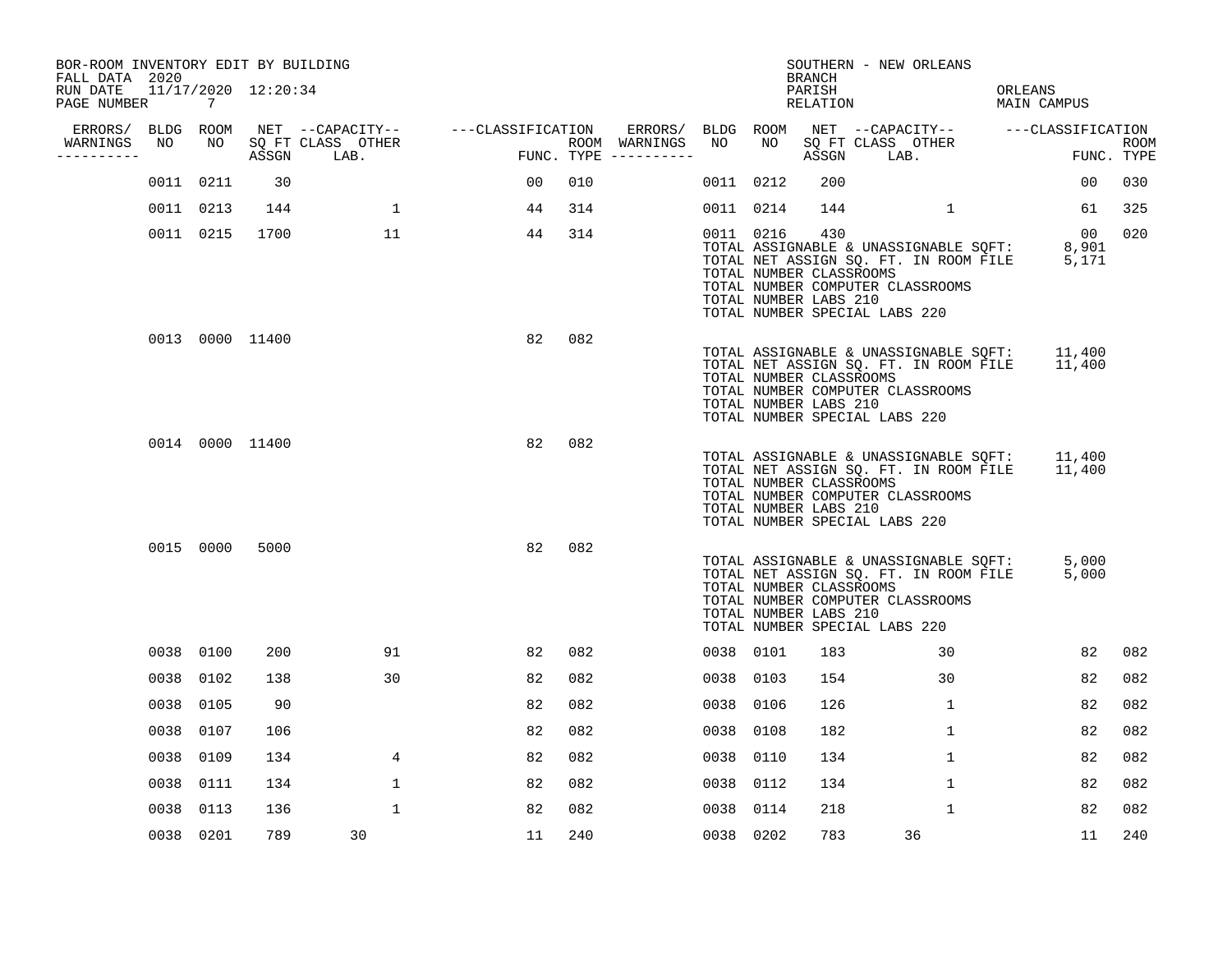| BOR-ROOM INVENTORY EDIT BY BUILDING<br>FALL DATA 2020 |    |                          |       |                           |                   |      |                                 |             |             | <b>BRANCH</b>      | SOUTHERN - NEW ORLEANS    |                        |                           |
|-------------------------------------------------------|----|--------------------------|-------|---------------------------|-------------------|------|---------------------------------|-------------|-------------|--------------------|---------------------------|------------------------|---------------------------|
| RUN DATE<br>PAGE NUMBER                               |    | 11/17/2020 12:20:34<br>8 |       |                           |                   |      |                                 |             |             | PARISH<br>RELATION |                           | ORLEANS<br>MAIN CAMPUS |                           |
| ERRORS/                                               |    | BLDG ROOM                |       | NET --CAPACITY--          | ---CLASSIFICATION |      | ERRORS/                         | <b>BLDG</b> | <b>ROOM</b> |                    | NET --CAPACITY--          | ---CLASSIFICATION      |                           |
| WARNINGS<br>---------                                 | NO | NO                       | ASSGN | SQ FT CLASS OTHER<br>LAB. |                   | ROOM | WARNINGS<br>FUNC. TYPE $------$ | NO          | NO          | ASSGN              | SQ FT CLASS OTHER<br>LAB. |                        | <b>ROOM</b><br>FUNC. TYPE |
|                                                       |    | 0038 A0201               | 625   | 35                        | 11                | 220  |                                 |             | 0038 A0202  | 244                | 40                        | 11                     | 240                       |
|                                                       |    | 0038 A0203               | 116   | 3                         | 46                | 310  |                                 |             | 0038 A0204  | 116                | 3                         | 46                     | 310                       |
|                                                       |    | 0038 A0205               | 116   | 3                         | 46                | 310  |                                 |             | 0038 A0206  | 116                | 3                         | 46                     | 310                       |
|                                                       |    | 0038 A0207               | 116   | 3                         | 46                | 310  |                                 |             | 0038 A0208  | 116                | 3                         | 46                     | 310                       |
|                                                       |    | 0038 A0209               | 116   | 3                         | 46                | 310  |                                 |             | 0038 A0210  | 116                | 3                         | 46                     | 310                       |
|                                                       |    | 0038 A0211               | 316   | 7                         | 61                | 325  |                                 |             | 0038 A0212  | 237                | 3                         | 46                     | 310                       |
|                                                       |    | 0038 A0213               | 235   | $\overline{c}$            | 46                | 310  |                                 |             | 0038 A0214  | 152                | 3                         | 46                     | 310                       |
|                                                       |    | 0038 A0215               | 249   | 3                         | 46                | 310  |                                 |             | 0038 C0101  | 903                | 20                        | 82                     | 082                       |
|                                                       |    | 0038 C0102               | 1157  |                           | 82                | 082  |                                 |             | 0038 C0103  | 369                |                           | 82                     | 082                       |
|                                                       |    | 0038 C0104               | 110   |                           | 82                | 082  |                                 |             | 0038 C0106  | 87                 |                           | 82                     | 082                       |
|                                                       |    | 0038 C0107               | 214   |                           | 82                | 082  |                                 |             | 0038 C0201  | 736                |                           | 0 <sub>0</sub>         | 020                       |
|                                                       |    | 0038 C0202               | 227   |                           | 0 <sub>0</sub>    | 020  |                                 |             | 0038 C0203  | 434                |                           | 0 <sub>0</sub>         | 020                       |
|                                                       |    | 0038 C0204               | 245   |                           | 0 <sub>0</sub>    | 020  |                                 |             | 0038 E0101  | 548                | 40                        | 82                     | 082                       |
|                                                       |    | 0038 E0102               | 539   | 40                        | 82                | 082  |                                 |             | 0038 E0103  | 583                | 40                        | 82                     | 082                       |
|                                                       |    | 0038 E0104               | 1784  | 71                        | 82                | 082  |                                 |             | 0038 F0101  | 189                | 3                         | 82                     | 082                       |
|                                                       |    | 0038 F0102               | 192   | 3                         | 82                | 082  |                                 |             | 0038 F0102A | 68                 |                           | 82                     | 082                       |
|                                                       |    | 0038 F0103               | 28    |                           | 82                | 082  |                                 |             | 0038 F0104  | 21                 |                           | 82                     | 082                       |
|                                                       |    | 0038 F0105               | 76    | $\mathbf 1$               | 82                | 082  |                                 |             | 0038 F0106  | 85                 | 2                         | 82                     | 082                       |
|                                                       |    | 0038 F0107               | 35    |                           | 82                | 082  |                                 |             | 0038 F0108  | 39                 |                           | 82                     | 082                       |
|                                                       |    | 0038 F0109               | 51    |                           | 82                | 082  |                                 |             | 0038 F0110  | 86                 |                           | 82                     | 082                       |
|                                                       |    | 0038 F0111               | 86    |                           | 82                | 082  |                                 |             | 0038 F0201  | 190                | 3                         | 0 <sub>0</sub>         | 030                       |
|                                                       |    | 0038 F0202               | 193   | 3                         | 0 <sub>0</sub>    | 030  |                                 |             | 0038 F0203  | 28                 |                           | 0 <sub>0</sub>         | 010                       |
|                                                       |    | 0038 F0204               | 424   |                           | 0 <sub>0</sub>    | 030  |                                 |             | 0038 F0205  | 60                 |                           | 0 <sub>0</sub>         | 030                       |
|                                                       |    | 0038 F0206               | 59    | $\mathbf 1$               | 0 <sub>0</sub>    | 030  |                                 |             | 0038 F0207  | 59                 | $\mathbf 1$               | 00                     | 030                       |
|                                                       |    | 0038 F0208               | 74    |                           | 63                | 650  |                                 |             | 0038 F0209  | 95                 |                           | 63                     | 650                       |
|                                                       |    | 0038 F0210               | 51    | 1                         | 0 <sub>0</sub>    | 030  |                                 |             | 0038 F0211  | 35                 | 1                         | 00                     | 030                       |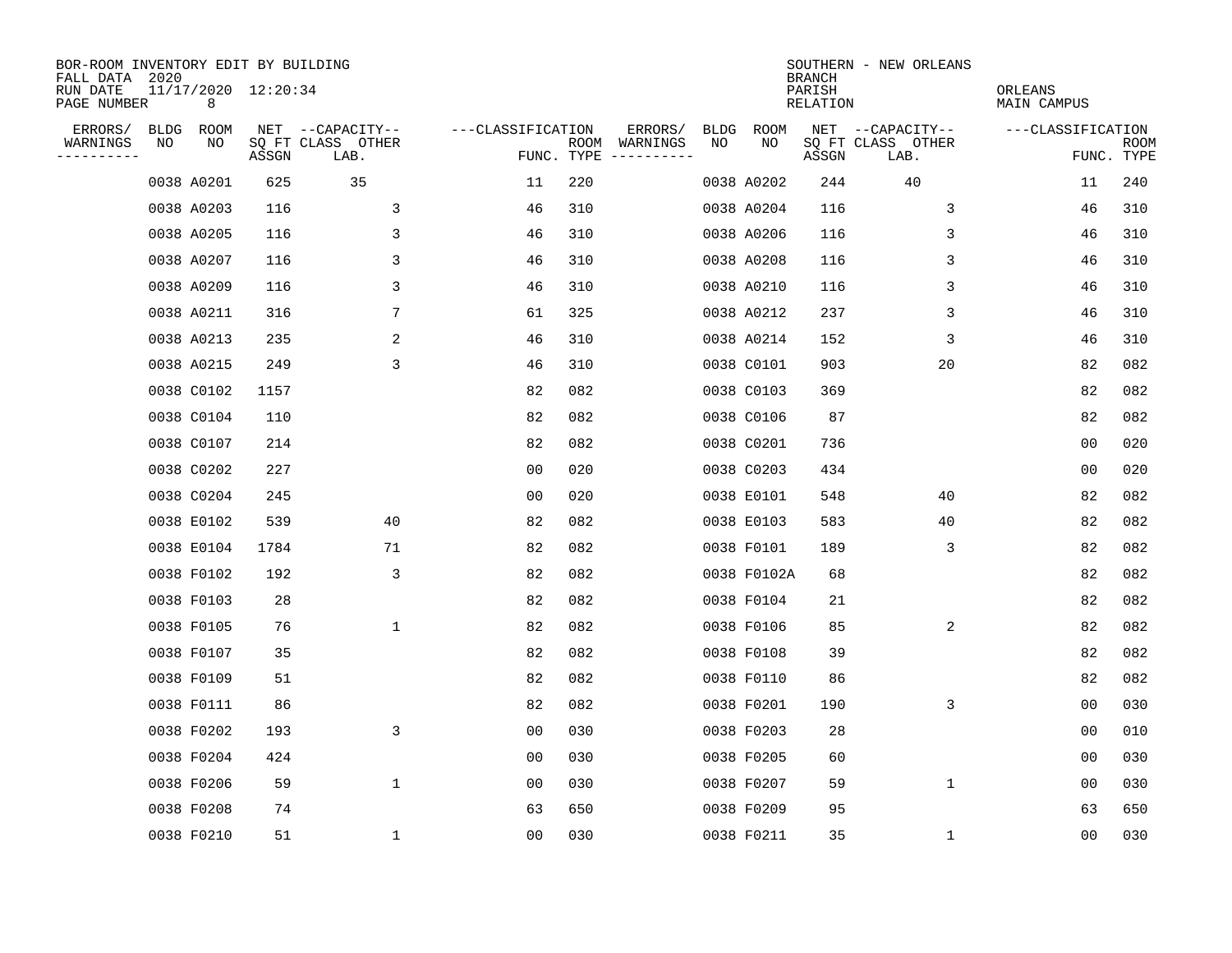| BOR-ROOM INVENTORY EDIT BY BUILDING<br>FALL DATA 2020 |      |                          |       |    |                                       |                   |     |                          |                 |                                                                                   | <b>BRANCH</b>             |      | SOUTHERN - NEW ORLEANS                                                                                                    |         |                    |             |
|-------------------------------------------------------|------|--------------------------|-------|----|---------------------------------------|-------------------|-----|--------------------------|-----------------|-----------------------------------------------------------------------------------|---------------------------|------|---------------------------------------------------------------------------------------------------------------------------|---------|--------------------|-------------|
| RUN DATE<br>PAGE NUMBER                               |      | 11/17/2020 12:20:34<br>9 |       |    |                                       |                   |     |                          |                 |                                                                                   | PARISH<br><b>RELATION</b> |      |                                                                                                                           | ORLEANS | <b>MAIN CAMPUS</b> |             |
| ERRORS/<br>WARNINGS                                   | NO   | BLDG ROOM<br>NO          |       |    | NET --CAPACITY--<br>SQ FT CLASS OTHER | ---CLASSIFICATION |     | ERRORS/<br>ROOM WARNINGS | BLDG ROOM<br>NO | NO                                                                                |                           |      | NET --CAPACITY-- ---CLASSIFICATION<br>SQ FT CLASS OTHER                                                                   |         |                    | <b>ROOM</b> |
| ----------                                            |      |                          | ASSGN |    | LAB.                                  |                   |     | FUNC. TYPE $------$      |                 |                                                                                   | ASSGN                     | LAB. |                                                                                                                           |         |                    | FUNC. TYPE  |
|                                                       |      |                          |       |    |                                       |                   |     |                          |                 | TOTAL NUMBER CLASSROOMS<br>TOTAL NUMBER LABS 210<br>TOTAL NUMBER SPECIAL LABS 220 |                           |      | TOTAL ASSIGNABLE & UNASSIGNABLE SQFT: 16,787<br>TOTAL NET ASSIGN SQ. FT. IN ROOM FILE<br>TOTAL NUMBER COMPUTER CLASSROOMS |         | 14,046<br>1        |             |
|                                                       | 0039 | 0103                     | 697   | 30 |                                       | 11                | 110 |                          |                 | 0039 0104                                                                         | 1705                      |      | 100                                                                                                                       |         | 11                 | 610         |
|                                                       | 0039 | 0104A                    | 208   |    |                                       | 11                | 455 |                          | 0039            | 0105                                                                              | 35                        |      |                                                                                                                           |         | 11                 | 420         |
|                                                       | 0039 | 0107                     | 2919  |    | 200                                   | 11                | 610 |                          | 0039            | 0107A                                                                             | 175                       |      |                                                                                                                           |         | 11                 | 315         |
|                                                       | 0039 | 0107B                    | 167   |    |                                       | 11                | 455 |                          | 0039            | 0107C                                                                             | 35                        |      |                                                                                                                           |         | 0 <sub>0</sub>     | 030         |
|                                                       | 0039 | 0108                     | 262   |    |                                       | 0 <sub>0</sub>    | 030 |                          | 0039            | 0110                                                                              | 426                       |      | 25                                                                                                                        |         | 11                 | 680         |
|                                                       | 0039 | 0112                     | 101   |    |                                       | 0 <sub>0</sub>    | 030 |                          | 0039            | 0113                                                                              | 104                       |      |                                                                                                                           |         | 00                 | 030         |
|                                                       | 0039 | 0114                     | 652   | 36 |                                       | 11                | 110 |                          | 0039            | 0115                                                                              | 631                       |      |                                                                                                                           |         | 00                 | 030         |
|                                                       | 0039 | 0116                     | 614   | 30 |                                       | 11                | 110 |                          | 0039            | 0118                                                                              | 96                        |      |                                                                                                                           |         | 11                 | 315         |
|                                                       | 0039 | 0119                     | 92    |    |                                       | 11                | 315 |                          | 0039            | 0120                                                                              | 92                        |      |                                                                                                                           |         | 11                 | 315         |
|                                                       | 0039 | 0121                     | 92    |    |                                       | 11                | 315 |                          | 0039            | 0122                                                                              | 401                       |      |                                                                                                                           |         | 11                 | 315         |
|                                                       | 0039 | 0123                     | 234   |    |                                       | 11                | 680 |                          | 0039            | 0124                                                                              | 365                       |      |                                                                                                                           |         | 11                 | 680         |
|                                                       | 0039 | 0125                     | 469   | 30 |                                       | 11                | 110 |                          | 0039            | 0126                                                                              | 79                        |      | 26                                                                                                                        |         | 11                 | 455         |
|                                                       | 0039 | 0127                     | 125   |    |                                       | 0 <sub>0</sub>    | 030 |                          | 0039            | 0128                                                                              | 186                       |      |                                                                                                                           |         | 00                 | 030         |
|                                                       | 0039 | 0129                     | 209   |    |                                       | 0 <sub>0</sub>    | 030 |                          | 0039            | 0130                                                                              | 212                       |      |                                                                                                                           |         | 00                 | 030         |
|                                                       | 0039 | 0131                     | 870   |    | 30                                    | 11                | 220 |                          | 0039            | 0132                                                                              | 705                       | 36   |                                                                                                                           |         | 11                 | 110         |
|                                                       | 0039 | 0133                     | 705   | 32 |                                       | 11                | 110 |                          | 0039            | 0134                                                                              | 705                       | 37   |                                                                                                                           |         | 11                 | 110         |
|                                                       | 0039 | 0135                     | 705   | 36 |                                       | 11                | 110 |                          | 0039            | 0136                                                                              | 695                       | 36   |                                                                                                                           |         | 11                 | 110         |
|                                                       | 0039 | 0137                     | 297   |    |                                       | 0 <sub>0</sub>    | 030 |                          | 0039            | 0138                                                                              | 281                       |      |                                                                                                                           |         | 00                 | 030         |
|                                                       | 0039 | 0203                     | 200   |    |                                       | 11                | 455 |                          | 0039            | 0204                                                                              | 335                       |      | 7                                                                                                                         |         | 11                 | 325         |
|                                                       | 0039 | 0206                     | 361   |    | $\mathbf{1}$                          | 11                | 310 |                          | 0039            | 0206A                                                                             | 153                       |      |                                                                                                                           |         | 11                 | 313         |
|                                                       | 0039 | 0207                     | 275   |    |                                       | 11                | 325 |                          | 0039            | 0208                                                                              | 196                       |      |                                                                                                                           |         | 11                 | 350         |
|                                                       | 0039 | 0209                     | 177   |    | 4                                     | 11                | 325 |                          | 0039            | 0210                                                                              | 441                       |      |                                                                                                                           |         | 11                 | 315         |
|                                                       | 0039 | 0211                     | 244   |    | $7\overline{ }$                       | 11                | 410 |                          | 0039 0212       |                                                                                   | 87                        |      |                                                                                                                           |         | 0 <sub>0</sub>     | 030         |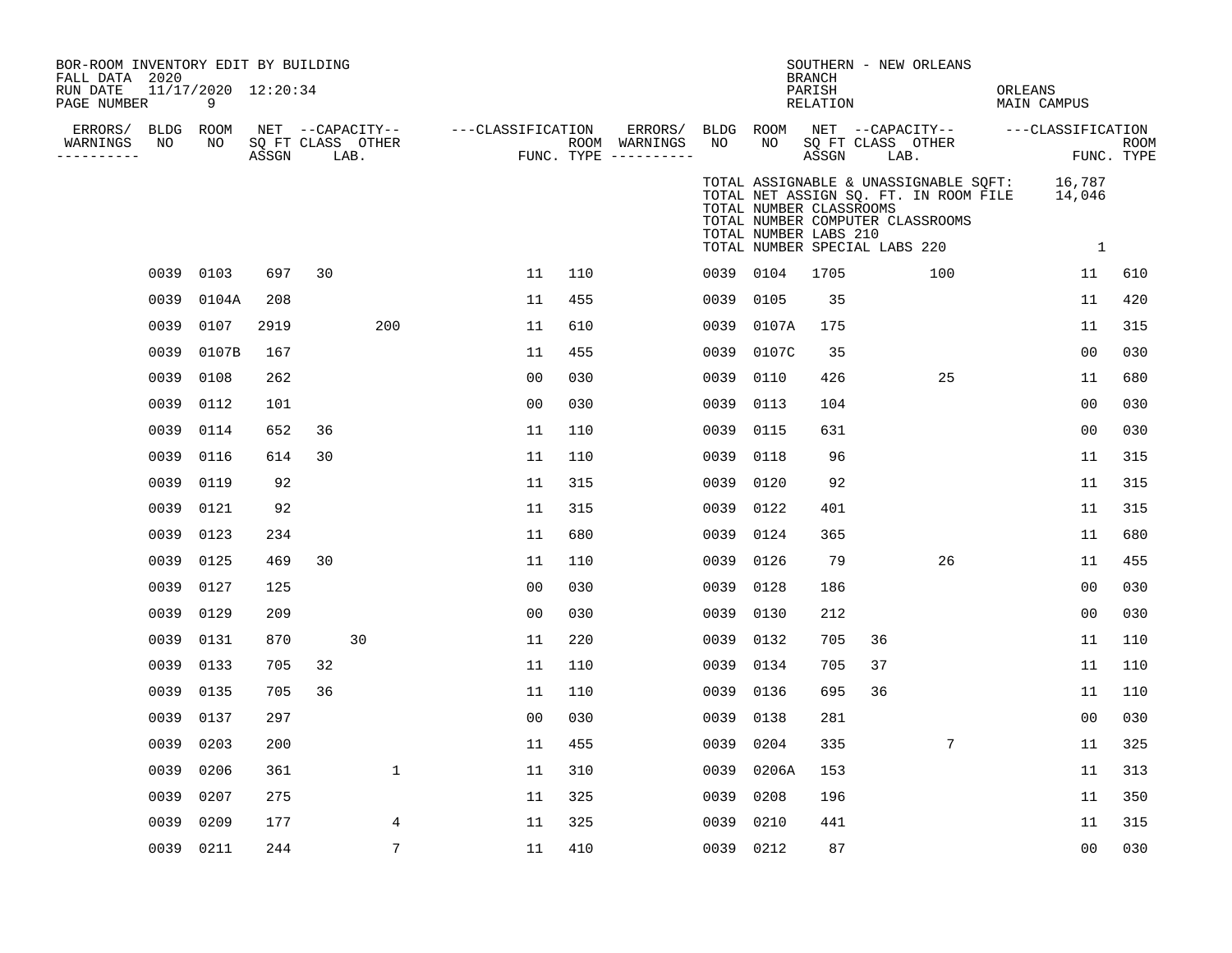| BOR-ROOM INVENTORY EDIT BY BUILDING<br>FALL DATA 2020 |             |      |                     |                           |                   |     |                                            |             | <b>BRANCH</b>             | SOUTHERN - NEW ORLEANS    |                               |                           |
|-------------------------------------------------------|-------------|------|---------------------|---------------------------|-------------------|-----|--------------------------------------------|-------------|---------------------------|---------------------------|-------------------------------|---------------------------|
| RUN DATE<br>PAGE NUMBER                               |             | 10   | 11/17/2020 12:20:34 |                           |                   |     |                                            |             | PARISH<br><b>RELATION</b> |                           | ORLEANS<br><b>MAIN CAMPUS</b> |                           |
| ERRORS/                                               | <b>BLDG</b> | ROOM |                     | NET --CAPACITY--          | ---CLASSIFICATION |     | ERRORS/<br><b>BLDG</b>                     | <b>ROOM</b> |                           | NET --CAPACITY--          | ---CLASSIFICATION             |                           |
| WARNINGS<br>----------                                | NO          | NO   | ASSGN               | SQ FT CLASS OTHER<br>LAB. |                   |     | ROOM WARNINGS<br>NO<br>FUNC. TYPE $------$ | NO          | ASSGN                     | SQ FT CLASS OTHER<br>LAB. |                               | <b>ROOM</b><br>FUNC. TYPE |
|                                                       | 0039        | 0213 | 63                  |                           | 11                | 731 | 0039                                       | 0214        | 238                       | $\mathbf 1$               | 11                            | 310                       |
|                                                       | 0039        | 0215 | 258                 | $\mathbf 1$               | 11                | 310 | 0039                                       | 0216        | 115                       | 3                         | 11                            | 310                       |
|                                                       | 0039        | 0217 | 115                 | 3                         | 11                | 310 | 0039                                       | 0218        | 115                       | 3                         | 11                            | 310                       |
|                                                       | 0039        | 0219 | 115                 | $\mathbf 1$               | 11                | 310 | 0039                                       | 0220        | 115                       | 1                         | 11                            | 310                       |
|                                                       | 0039        | 0221 | 115                 | 3                         | 11                | 310 | 0039                                       | 0222        | 115                       | 3                         | 11                            | 310                       |
|                                                       | 0039        | 0223 | 112                 | 3                         | 11                | 310 | 0039                                       | 0224        | 112                       | 3                         | 11                            | 310                       |
|                                                       | 0039        | 0225 | 115                 | $\mathsf{3}$              | 11                | 310 | 0039                                       | 0226        | 115                       | 3                         | 11                            | 310                       |
|                                                       | 0039        | 0227 | 115                 | 3                         | 11                | 310 | 0039                                       | 0228        | 115                       | 3                         | 11                            | 310                       |
|                                                       | 0039        | 0229 | 115                 | 3                         | 11                | 310 | 0039                                       | 0230        | 115                       | 3                         | 11                            | 310                       |
|                                                       | 0039        | 0231 | 115                 | 3                         | 11                | 310 | 0039                                       | 0232        | 115                       | 3                         | 11                            | 310                       |
|                                                       | 0039        | 0233 | 115                 | 3                         | 11                | 310 | 0039                                       | 0234        | 115                       | 3                         | 11                            | 310                       |
|                                                       | 0039        | 0235 | 112                 | 3                         | 11                | 310 | 0039                                       | 0236        | 112                       | 3                         | 11                            | 310                       |
|                                                       | 0039        | 0237 | 95                  | 3                         | 11                | 310 | 0039                                       | 0238        | 200                       | $\mathbf 1$               | 11                            | 310                       |
|                                                       | 0039        | 0239 | 94                  |                           | 0 <sub>0</sub>    | 030 | 0039                                       | 0240        | 671                       |                           | 11                            | 350                       |
|                                                       | 0039        | 0241 | 114                 |                           | 12                | 550 | 0039                                       | 0242        | 172                       |                           | 11                            | 325                       |
|                                                       | 0039        | 0243 | 172                 |                           | 11                | 325 | 0039                                       | 0244        | 123                       | 1                         | 11                            | 310                       |
|                                                       | 0039        | 0245 | 171                 |                           | 11                | 325 | 0039                                       | 0246        | 95                        | 1                         | 11                            | 310                       |
|                                                       | 0039        | 0247 | 348                 | $\mathbf{1}$              | 11                | 310 | 0039                                       | 0248        | 68                        | 1                         | 11                            | 310                       |
|                                                       | 0039        | 0249 | 105                 |                           | 11                | 315 | 0039                                       | 0250        | 99                        |                           | 12                            | 550                       |
|                                                       | 0039        | 0251 | 102                 |                           | 12                | 550 | 0039                                       | 0252        | 112                       | 3                         | 11                            | 310                       |
|                                                       | 0039        | 0253 | 113                 | 3                         | 11                | 310 | 0039                                       | 0254        | 113                       | 3                         | 11                            | 310                       |
|                                                       | 0039        | 0255 | 113                 | 3                         | 11                | 310 | 0039                                       | 0256        | 113                       | 3                         | 11                            | 310                       |
|                                                       | 0039        | 0257 | 112                 | 3                         | 11                | 310 | 0039                                       | 0258        | 112                       | 3                         | 11                            | 310                       |
|                                                       | 0039        | 0259 | 95                  | $\mathbf 1$               | 11                | 310 | 0039                                       | 0260        | 304                       | 8                         | 11                            | 310                       |
|                                                       | 0039        | 0261 | 848                 |                           | 0 <sub>0</sub>    | 030 | 0039                                       | 0263        | 196                       |                           | 0 <sub>0</sub>                | 030                       |
|                                                       | 0039 0264   |      | 60                  |                           | 74                | 710 |                                            | 0039 0265   | 60                        |                           | 00                            | 030                       |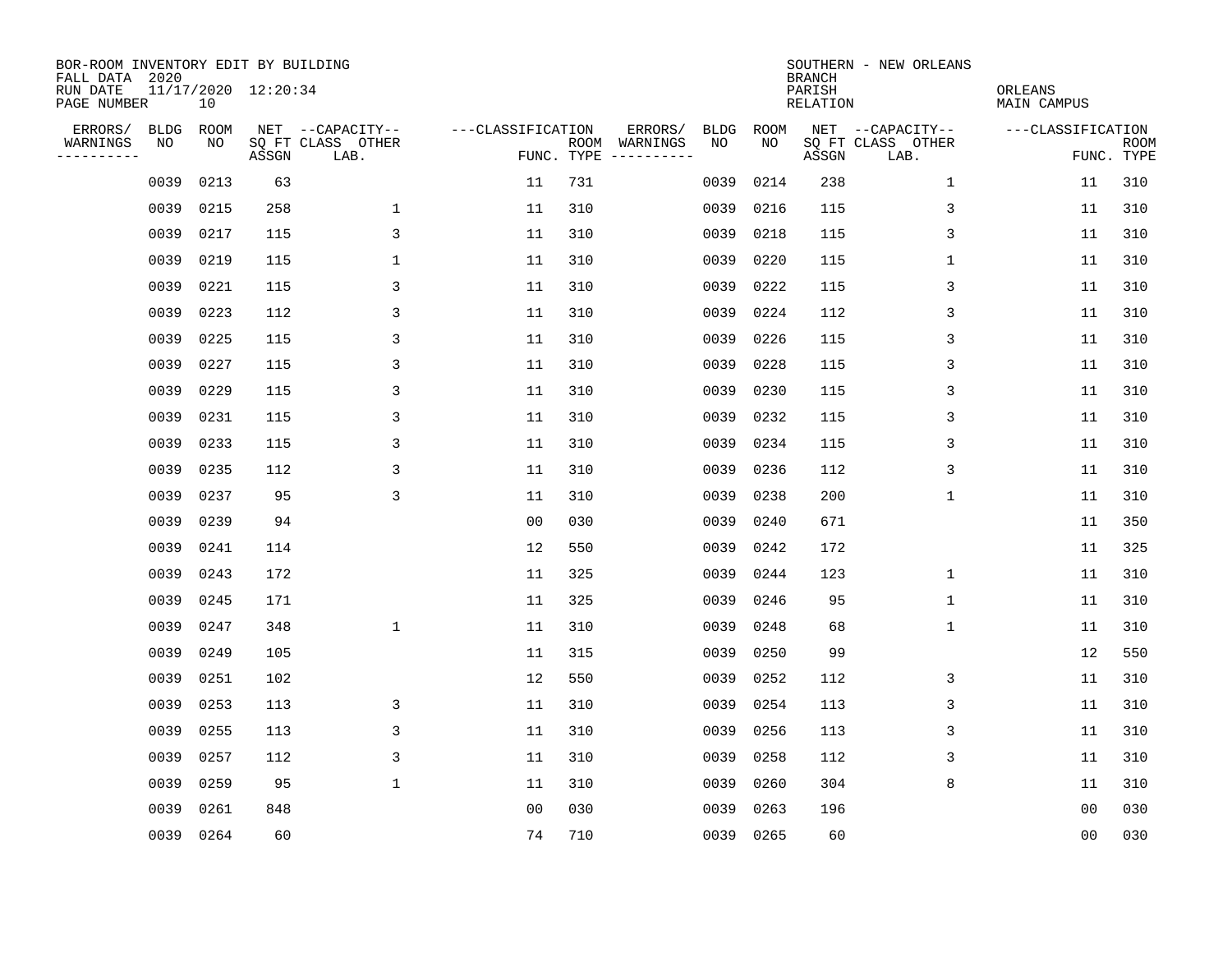| BOR-ROOM INVENTORY EDIT BY BUILDING<br>FALL DATA 2020 |             |      |                     |                           |                   |     |                                      |      |           | <b>BRANCH</b>                                                                     |      | SOUTHERN - NEW ORLEANS                                                                                             |         |                            |                    |
|-------------------------------------------------------|-------------|------|---------------------|---------------------------|-------------------|-----|--------------------------------------|------|-----------|-----------------------------------------------------------------------------------|------|--------------------------------------------------------------------------------------------------------------------|---------|----------------------------|--------------------|
| RUN DATE<br>PAGE NUMBER                               |             | 11   | 11/17/2020 12:20:34 |                           |                   |     |                                      |      |           | PARISH<br>RELATION                                                                |      |                                                                                                                    | ORLEANS | MAIN CAMPUS                |                    |
| ERRORS/                                               | <b>BLDG</b> | ROOM |                     | NET --CAPACITY--          | ---CLASSIFICATION |     | ERRORS/                              |      | BLDG ROOM |                                                                                   |      | NET --CAPACITY--                                                                                                   |         | ---CLASSIFICATION          |                    |
| WARNINGS<br>-----------                               | NO          | NO   | ASSGN               | SQ FT CLASS OTHER<br>LAB. |                   |     | ROOM WARNINGS<br>FUNC. TYPE $------$ | NO   | NO        | ASSGN                                                                             | LAB. | SQ FT CLASS OTHER                                                                                                  |         |                            | ROOM<br>FUNC. TYPE |
|                                                       | 0039        | 0267 | 194                 |                           | 00                | 030 |                                      |      |           | TOTAL NUMBER CLASSROOMS<br>TOTAL NUMBER LABS 210<br>TOTAL NUMBER SPECIAL LABS 220 |      | TOTAL ASSIGNABLE & UNASSIGNABLE SQFT:<br>TOTAL NET ASSIGN SQ. FT. IN ROOM FILE<br>TOTAL NUMBER COMPUTER CLASSROOMS |         | 26,951<br>23,029<br>9<br>1 |                    |
|                                                       | 0040        | 0100 | 223                 |                           | 11                | 650 |                                      |      | 0040 0101 | 126                                                                               |      |                                                                                                                    |         | 00                         | 020                |
|                                                       | 0040        | 0102 | 2273                |                           | 0 <sub>0</sub>    | 030 |                                      |      | 0040 0103 | 297                                                                               |      |                                                                                                                    |         | 11                         | 731                |
|                                                       | 0040        | 0104 | 401                 |                           | 00                | 030 |                                      | 0040 | 0105      | 273                                                                               |      |                                                                                                                    |         | 0 <sub>0</sub>             | 020                |
|                                                       | 0040        | 0106 | 36                  |                           | 0 <sub>0</sub>    | 020 | 9                                    | 0040 | 0107      | 120                                                                               | 30   |                                                                                                                    |         | 11                         | 110                |
| 9                                                     | 0040        | 0108 | 58                  | 35                        | 11                | 110 |                                      | 0040 | 0109      | 262                                                                               | 35   |                                                                                                                    |         | 11                         | 110                |
|                                                       | 0040        | 0110 | 746                 | 35                        | 11                | 110 |                                      | 0040 | 0111      | 563                                                                               | 35   |                                                                                                                    |         | 11                         | 110                |
|                                                       | 0040        | 0112 | 7822                | 30                        | 11                | 210 |                                      | 0040 | 0113      | 889                                                                               |      | 18                                                                                                                 |         | 11                         | 210                |
|                                                       | 0040        | 0114 | 208                 |                           | 11                | 650 |                                      | 0040 | 0115      | 232                                                                               |      |                                                                                                                    |         | 11                         | 313                |
|                                                       | 0040        | 0116 | 98                  |                           | 0 <sub>0</sub>    | 020 |                                      | 0040 | 0117      | 111                                                                               |      |                                                                                                                    |         | 11                         | 315                |
|                                                       | 0040        | 0118 | 2711                |                           | 11                | 315 |                                      | 0040 | 0119      | 157                                                                               |      |                                                                                                                    |         | 11                         | 314                |
|                                                       | 0040        | 0120 | 50                  |                           | 11                | 314 |                                      |      | 0040 0121 | 40                                                                                |      |                                                                                                                    |         | 0 <sub>0</sub>             | 030                |
|                                                       | 0040        | 0122 | 132                 |                           | 11                | 350 | 9                                    | 0040 | 0123      | 842                                                                               |      | 10                                                                                                                 |         | 11                         | 410                |
|                                                       | 0040        | 0124 | 77                  |                           | 0 <sub>0</sub>    | 030 |                                      | 0040 | 0200      | 602                                                                               |      |                                                                                                                    |         | 0 <sub>0</sub>             | 020                |
|                                                       | 0040        | 0201 | 8385                |                           | 11                | 650 |                                      | 0040 | 0202      | 477                                                                               |      |                                                                                                                    |         | 00                         | 020                |
|                                                       | 0040        | 0203 | 1212                |                           | 0 <sub>0</sub>    | 020 |                                      | 0040 | 0204      | 1980                                                                              |      |                                                                                                                    |         | 0 <sub>0</sub>             | 030                |
|                                                       | 0040        | 0205 | 1003                |                           | 11                | 731 |                                      | 0040 | 0206      | 247                                                                               |      |                                                                                                                    |         | 0 <sub>0</sub>             | 030                |
|                                                       | 0040        | 0207 | 58                  |                           | 42                | 620 |                                      | 0040 | 0208      | 106                                                                               |      |                                                                                                                    |         | 11                         | 314                |
|                                                       | 0040        | 0209 | 111                 |                           | 11                | 314 |                                      | 0040 | 0210      | 58                                                                                |      |                                                                                                                    |         | 11                         | 313                |
|                                                       | 0040        | 0211 | 100                 |                           | 11                | 315 |                                      | 0040 | 0212      | 135                                                                               |      | $\mathbf{1}$                                                                                                       |         | 11                         | 310                |
|                                                       | 0040        | 0213 | 116                 |                           | 11                | 315 |                                      | 0040 | 0214      | 139                                                                               |      |                                                                                                                    |         | 11                         | 313                |
|                                                       | 0040        | 0215 | 236                 |                           | 11                | 314 |                                      | 0040 | 0216      | 542                                                                               |      | 11                                                                                                                 |         | 11                         | 210                |
|                                                       | 0040        | 0217 | 70                  |                           | 11                | 615 |                                      |      | 0040 0218 | 675                                                                               | 30   |                                                                                                                    |         | 11                         | 110                |
|                                                       |             |      |                     |                           |                   |     |                                      |      |           |                                                                                   |      |                                                                                                                    |         |                            |                    |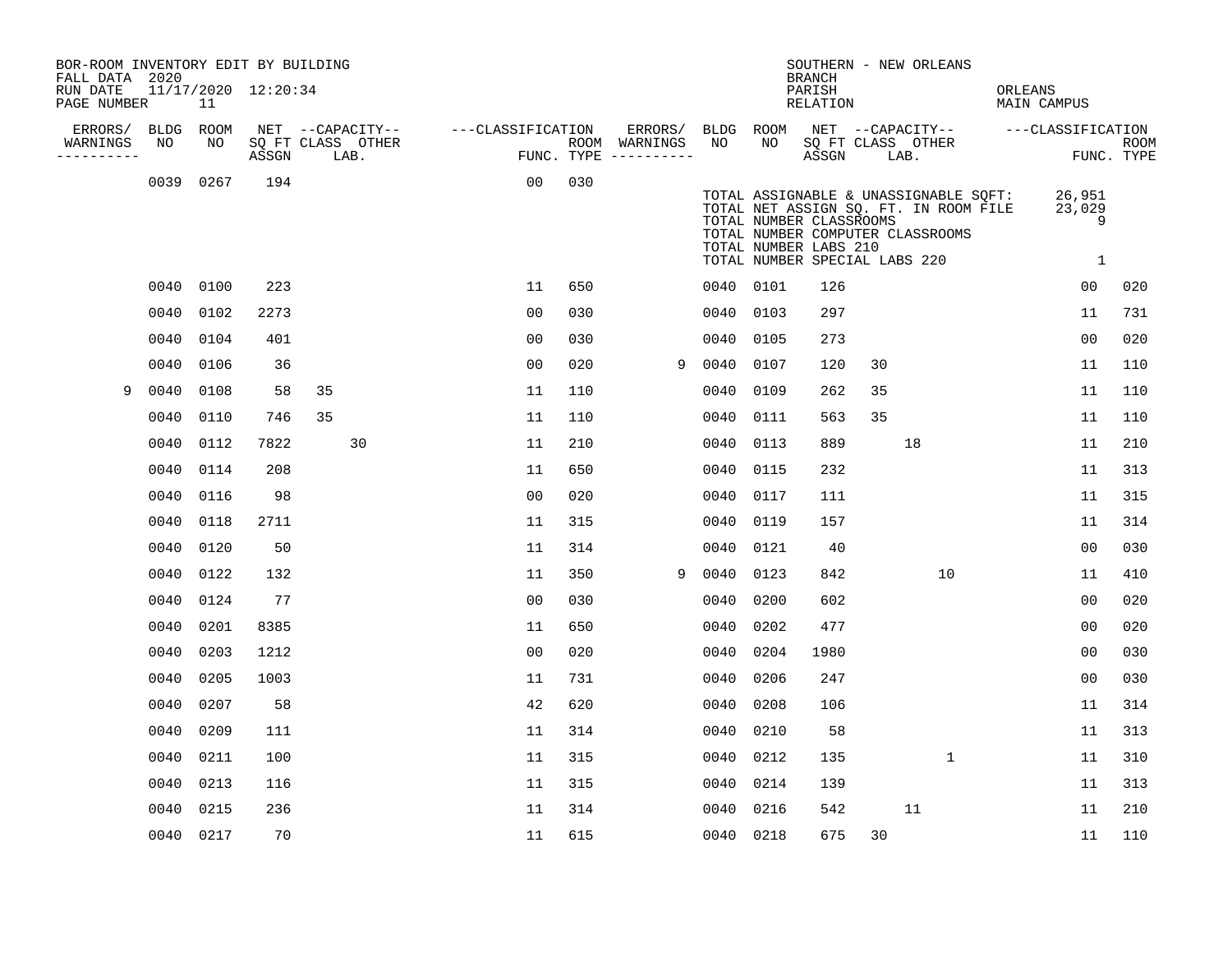| BOR-ROOM INVENTORY EDIT BY BUILDING<br>FALL DATA 2020 |                           |       |                           |                   |     |                                      |             |             | <b>BRANCH</b>             | SOUTHERN - NEW ORLEANS    |                               |                           |
|-------------------------------------------------------|---------------------------|-------|---------------------------|-------------------|-----|--------------------------------------|-------------|-------------|---------------------------|---------------------------|-------------------------------|---------------------------|
| RUN DATE<br>PAGE NUMBER                               | 11/17/2020 12:20:34<br>12 |       |                           |                   |     |                                      |             |             | PARISH<br><b>RELATION</b> |                           | ORLEANS<br><b>MAIN CAMPUS</b> |                           |
| ERRORS/<br><b>BLDG</b>                                | ROOM                      |       | NET --CAPACITY--          | ---CLASSIFICATION |     | ERRORS/                              | <b>BLDG</b> | <b>ROOM</b> |                           | NET --CAPACITY--          | ---CLASSIFICATION             |                           |
| WARNINGS<br>NO<br>----------                          | NO                        | ASSGN | SQ FT CLASS OTHER<br>LAB. |                   |     | ROOM WARNINGS<br>FUNC. TYPE $------$ | NO          | NO          | ASSGN                     | SQ FT CLASS OTHER<br>LAB. |                               | <b>ROOM</b><br>FUNC. TYPE |
| 0040                                                  | 0300                      | 1587  |                           | 0 <sub>0</sub>    | 020 |                                      | 0040        | 0301        | 902                       |                           | 00                            | 020                       |
| 0040                                                  | 0302                      | 252   |                           | 0 <sub>0</sub>    | 020 |                                      | 0040        | 0303        | 13                        |                           | 0 <sub>0</sub>                | 030                       |
| 0040                                                  | 0304                      | 275   |                           | 0 <sub>0</sub>    | 030 |                                      | 0040        | 0305        | 208                       |                           | 11                            | 420                       |
| 0040                                                  | 0306                      | 1220  |                           | 11                | 731 |                                      | 0040        | 0307        | 237                       |                           | 11                            | 420                       |
| 0040                                                  | 0308                      | 139   |                           | 0 <sub>0</sub>    | 030 |                                      | 0040        | 0309        | 131                       |                           | 74                            | 710                       |
| 0040                                                  | 0310                      | 324   |                           | 11                | 420 |                                      | 0040        | 0311        | 103                       |                           | 11                            | 315                       |
| 0040                                                  | 0312                      | 110   |                           | 11                | 313 |                                      | 0040        | 0313        | 206                       |                           | 11                            | 314                       |
| 0040                                                  | 0314                      | 218   |                           | 11                | 314 |                                      | 0040        | 0315        | 203                       |                           | 11                            | 314                       |
| 0040                                                  | 0316                      | 219   |                           | 11                | 314 |                                      | 0040        | 0317        | 116                       |                           | 11                            | 313                       |
| 0040                                                  | 0318                      | 95    |                           | 11                | 315 |                                      | 0040        | 0319        | 94                        |                           | 11                            | 315                       |
| 0040                                                  | 0320                      | 2237  |                           | 0 <sub>0</sub>    | 020 |                                      | 0040        | 0320A       | 121                       |                           | 11                            | 313                       |
| 0040                                                  | 0320B                     | 215   |                           | 11                | 314 |                                      | 0040        | 0321        | 354                       |                           | 11                            | 650                       |
| 0040                                                  | 0322                      | 498   |                           | 11                | 350 |                                      | 0040        | 0323        | 74                        | $\mathbf 1$               | 11                            | 310                       |
| 0040                                                  | 0324                      | 86    | $\mathbf{1}$              | 11                | 310 |                                      | 0040        | 0325        | 94                        | 1                         | 11                            | 310                       |
| 0040                                                  | 0326                      | 305   |                           | 0 <sub>0</sub>    | 030 |                                      | 0040        | 0327        | 115                       |                           | 0 <sub>0</sub>                | 030                       |
| 0040                                                  | 0328                      | 190   | 10                        | 11                | 220 |                                      | 0040        | 0329        | 278                       |                           | 11                            | 314                       |
| 0040                                                  | 0330                      | 94    | $\mathbf{1}$              | 11                | 310 |                                      | 0040        | 0331        | 92                        | 1                         | 11                            | 310                       |
| 0040                                                  | 0332                      | 91    | $\mathbf 1$               | 11                | 310 |                                      | 0040        | 0333        | 93                        |                           | 0 <sub>0</sub>                | 030                       |
| 0040                                                  | 0334                      | 93    | 1                         | 11                | 310 |                                      | 0040        | 0335        | 92                        | 1                         | 11                            | 310                       |
| 0040                                                  | 0336                      | 92    | $\mathbf{1}$              | 11                | 310 |                                      | 0040        | 0337        | 94                        | $\mathbf 1$               | 11                            | 310                       |
| 0040                                                  | 0338                      | 92    | $\mathbf{1}$              | 11                | 310 |                                      | 0040        | 0339        | 92                        | 1                         | 11                            | 310                       |
| 0040                                                  | 0340                      | 92    | $\mathbf 1$               | 11                | 310 |                                      | 0040        | 0341        | 92                        | 1                         | 11                            | 310                       |
| 0040                                                  | 0342                      | 94    | $\mathbf 1$               | 11                | 310 |                                      | 0040        | 0343        | 92                        | 1                         | 11                            | 310                       |
| 0040                                                  | 0344                      | 92    | $\mathbf 1$               | 11                | 310 |                                      | 0040        | 0346        | 92                        | $\mathbf{1}$              | 11                            | 310                       |
| 0040                                                  | 0347                      | 104   | $\mathbf 1$               | 11                | 310 |                                      | 0040        | 0348        | 639                       |                           | 11                            | 314                       |
| 0040                                                  | 0349                      | 259   |                           | 11                | 350 |                                      |             | 0040 0350   | 168                       |                           | 11                            | 650                       |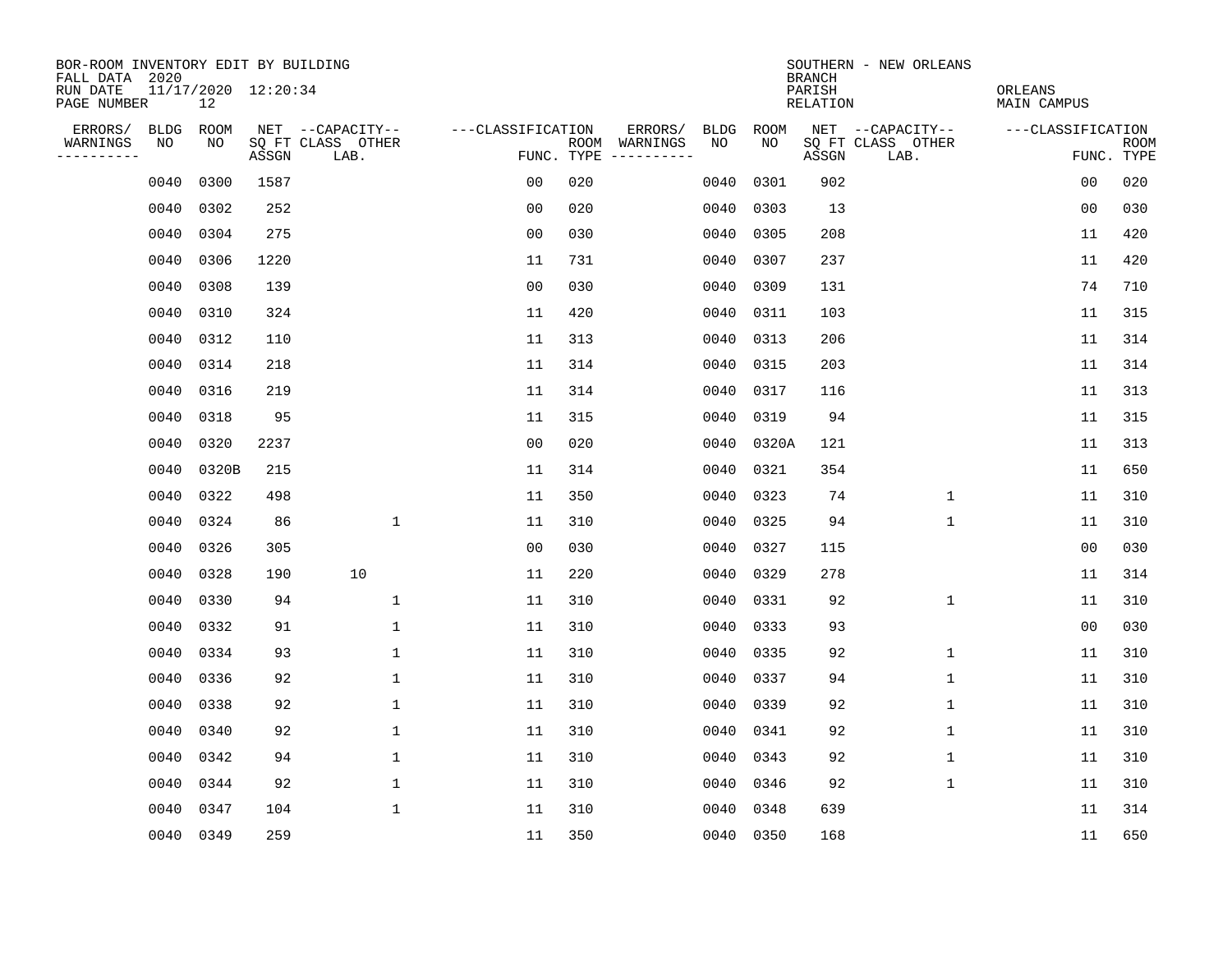| BOR-ROOM INVENTORY EDIT BY BUILDING<br>FALL DATA 2020 |             |            |                     |                           |                   |     |                                      |                                                               |            |                                                         | SOUTHERN - NEW ORLEANS                                                                                                                                    |                                                             |                           |  |
|-------------------------------------------------------|-------------|------------|---------------------|---------------------------|-------------------|-----|--------------------------------------|---------------------------------------------------------------|------------|---------------------------------------------------------|-----------------------------------------------------------------------------------------------------------------------------------------------------------|-------------------------------------------------------------|---------------------------|--|
| RUN DATE<br>PAGE NUMBER                               |             | 13         | 11/17/2020 12:20:34 |                           |                   |     |                                      | <b>BRANCH</b><br>ORLEANS<br>PARISH<br>RELATION<br>MAIN CAMPUS |            |                                                         |                                                                                                                                                           |                                                             |                           |  |
| ERRORS/                                               | <b>BLDG</b> | ROOM       |                     | NET --CAPACITY--          | ---CLASSIFICATION |     | ERRORS/                              | BLDG                                                          | ROOM       |                                                         | NET --CAPACITY--                                                                                                                                          | ---CLASSIFICATION                                           |                           |  |
| WARNINGS<br>----------                                | NO          | NO         | ASSGN               | SQ FT CLASS OTHER<br>LAB. |                   |     | ROOM WARNINGS<br>FUNC. TYPE $------$ | NO                                                            | NO         | ASSGN                                                   | SQ FT CLASS OTHER<br>LAB.                                                                                                                                 |                                                             | <b>ROOM</b><br>FUNC. TYPE |  |
|                                                       | 0040        | 0353       | 151                 | $\mathbf 1$               | 11                | 310 |                                      | 0040                                                          | 0354       | 93                                                      | $\mathbf 1$                                                                                                                                               | 11                                                          | 310                       |  |
|                                                       | 0040        | 0355       | 92                  | $\mathbf{1}$              | 11                | 310 |                                      | 0040                                                          | 0356       | 94                                                      | $\mathbf 1$                                                                                                                                               | 11                                                          | 310                       |  |
|                                                       | 0040        | 0357       | 92                  | $\mathbf 1$               | 11                | 310 |                                      | 0040                                                          | 0358       | 92                                                      | $\mathbf{1}$                                                                                                                                              | 11                                                          | 310                       |  |
|                                                       | 0040        | 0359       | 93                  | $\mathbf{1}$              | 11                | 310 |                                      | 0040                                                          | 0360       | 93                                                      | $\mathbf 1$                                                                                                                                               | 11                                                          | 310                       |  |
|                                                       | 0040        | 0361       | 94                  | $\mathbf{1}$              | 11                | 310 |                                      | 0040                                                          | 0362       | 92                                                      | $\mathbf{1}$                                                                                                                                              | 11                                                          | 310                       |  |
|                                                       | 0040        | 0363       | 92                  | $\mathbf{1}$              | 11                | 310 |                                      |                                                               | 0040 0364  | 94                                                      | $\mathbf{1}$                                                                                                                                              | 11                                                          | 310                       |  |
|                                                       | 0040        | 0365       | 92                  | $\mathbf 1$               | 11                | 310 |                                      | 0040                                                          | 0366       | 94                                                      | $\mathbf 1$                                                                                                                                               | 11                                                          | 310                       |  |
|                                                       | 0040        | 0367       | 92                  | $\mathbf{1}$              | 11                | 310 |                                      |                                                               | 0040 0368  | 131                                                     | $\mathbf 1$                                                                                                                                               | 11                                                          | 310                       |  |
|                                                       | 0040        | 0369       | 79                  | $\mathbf{1}$              | 11                | 310 |                                      | 0040                                                          | 0370       | 115                                                     |                                                                                                                                                           | 74                                                          | 710                       |  |
|                                                       |             | 0040 0371  | 79                  | $\mathbf 1$               | 11                | 310 |                                      |                                                               | 0040 0372  | 118<br>TOTAL NUMBER CLASSROOMS<br>TOTAL NUMBER LABS 210 | 10<br>TOTAL ASSIGNABLE & UNASSIGNABLE SQFT:<br>TOTAL NET ASSIGN SQ. FT. IN ROOM FILE<br>TOTAL NUMBER COMPUTER CLASSROOMS<br>TOTAL NUMBER SPECIAL LABS 220 | 11<br>50,839<br>37,079<br>6<br>$\mathsf{3}$<br>$\mathbf{1}$ | 410                       |  |
|                                                       |             | 0041 0102  | 329                 | 20                        | 11                | 110 |                                      |                                                               | 0041 0103  | 529                                                     | 20                                                                                                                                                        | 11                                                          | 110                       |  |
|                                                       | 0041        | 0104       | 476                 | 20                        | 11                | 110 |                                      |                                                               | 0041 0105  | 476                                                     | 20                                                                                                                                                        | 11                                                          | 110                       |  |
|                                                       |             | 0041 0106  | 412                 | 20                        | 11                | 110 |                                      |                                                               | 0041 0107  | 412                                                     | 20                                                                                                                                                        | 11                                                          | 110                       |  |
|                                                       | 0041        | 0108       | 307                 | 20                        | 11                | 110 |                                      |                                                               | 0041 0109  | 202                                                     | 10                                                                                                                                                        | 43                                                          | 535                       |  |
|                                                       | 0041        | 0110       | 328                 | 15                        | 11                | 315 |                                      |                                                               | 0041 0111  | 249                                                     | 1                                                                                                                                                         | 11                                                          | 310                       |  |
|                                                       |             | 0041 0112  | 334                 | 20                        | 11                | 410 |                                      |                                                               | 0041 0115  | 334                                                     | 20                                                                                                                                                        | 11                                                          | 410                       |  |
|                                                       |             | 0041 0117  | 179                 |                           | 0 <sub>0</sub>    | 030 |                                      |                                                               | 0041 0118  | 707                                                     |                                                                                                                                                           | 12                                                          | 550                       |  |
|                                                       |             | 0041 0118A | 125                 |                           | 11                | 615 |                                      |                                                               | 0041 0118B | 98                                                      |                                                                                                                                                           | 12                                                          | 550                       |  |
|                                                       | 0041 0119   |            | 487                 | 30                        | 81                | 640 |                                      |                                                               | 0041 0120  | 68                                                      | $\mathbf 1$                                                                                                                                               | 81                                                          | 640                       |  |
|                                                       |             | 0041 0121  | 65                  | $\mathbf{1}$              | 81                | 640 |                                      |                                                               | 0041 0122  | 65                                                      | $\mathbf{1}$                                                                                                                                              | 81                                                          | 640                       |  |
|                                                       |             | 0041 0123  | 65                  | $\mathbf 1$               | 81                | 640 |                                      |                                                               | 0041 0124  | 475                                                     | 30                                                                                                                                                        | 81                                                          | 640                       |  |
|                                                       | 0041 0125   |            | 68                  | 1                         | 81                | 640 |                                      |                                                               | 0041 0126  | 65                                                      | $\mathbf 1$                                                                                                                                               | 81                                                          | 640                       |  |
|                                                       |             | 0041 0127  | 65                  | $\mathbf{1}$              | 81                | 640 |                                      |                                                               | 0041 0128  | 65                                                      | $\mathbf 1$                                                                                                                                               | 81                                                          | 640                       |  |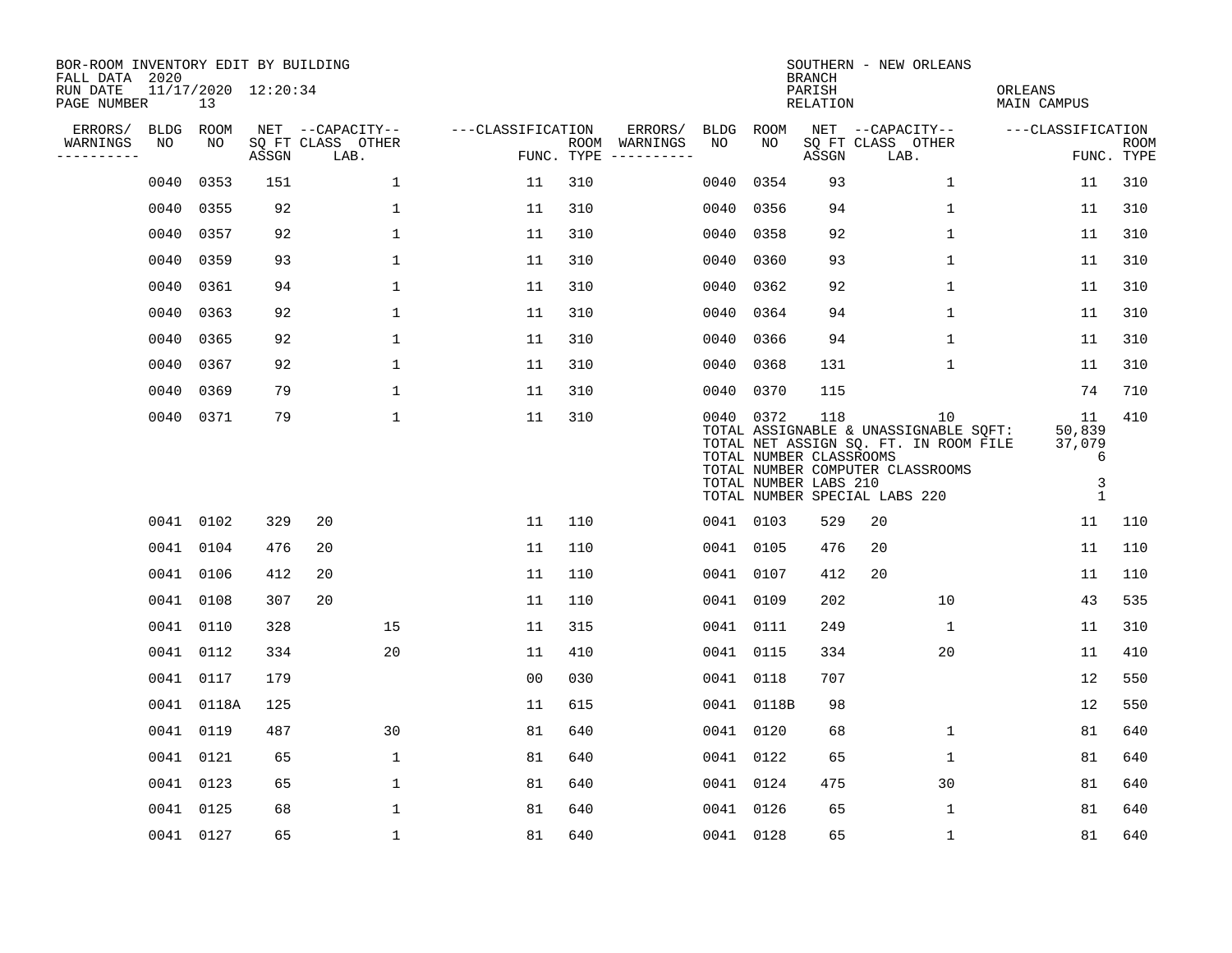| BOR-ROOM INVENTORY EDIT BY BUILDING<br>FALL DATA 2020 |             |                           |       |                           |                   |     |                                      |      |             | <b>BRANCH</b>      | SOUTHERN - NEW ORLEANS    |                        |                           |
|-------------------------------------------------------|-------------|---------------------------|-------|---------------------------|-------------------|-----|--------------------------------------|------|-------------|--------------------|---------------------------|------------------------|---------------------------|
| RUN DATE<br>PAGE NUMBER                               |             | 11/17/2020 12:20:34<br>14 |       |                           |                   |     |                                      |      |             | PARISH<br>RELATION |                           | ORLEANS<br>MAIN CAMPUS |                           |
| ERRORS/                                               | <b>BLDG</b> | ROOM                      |       | NET --CAPACITY--          | ---CLASSIFICATION |     | ERRORS/                              | BLDG | <b>ROOM</b> |                    | NET --CAPACITY--          | ---CLASSIFICATION      |                           |
| WARNINGS<br>----------                                | NO          | NO                        | ASSGN | SQ FT CLASS OTHER<br>LAB. |                   |     | ROOM WARNINGS<br>FUNC. TYPE $------$ | NO.  | NO.         | ASSGN              | SQ FT CLASS OTHER<br>LAB. |                        | <b>ROOM</b><br>FUNC. TYPE |
|                                                       | 0041        | 0129                      | 490   | 30                        | 81                | 640 |                                      | 0041 | 0130        | 1642               | 35                        | 81                     | 640                       |
|                                                       | 0041        | 0131                      | 122   |                           | 81                | 645 |                                      |      | 0041 0132   | 187                | 15                        | 11                     | 650                       |
|                                                       |             | 0041 0133                 | 163   | 15                        | 11                | 350 |                                      |      | 0041 0134   | 46                 |                           | 11                     | 731                       |
|                                                       |             | 0041 0135                 | 54    | $\mathbf 1$               | 11                | 315 |                                      |      | 0041 0137   | 247                | 15                        | 11                     | 350                       |
|                                                       | 0041        | 0140                      | 115   | 1                         | 11                | 310 |                                      |      | 0041 0141   | 116                | 1                         | 11                     | 310                       |
|                                                       |             | 0041 0142                 | 115   | $\mathbf 1$               | 11                | 310 |                                      |      | 0041 0152   | 224                | 1                         | 11                     | 310                       |
|                                                       |             | 0041 0153                 | 117   | $\mathbf{1}$              | 11                | 310 |                                      |      | 0041 0154   | 129                | $\mathbf 1$               | 11                     | 310                       |
|                                                       |             | 0041 0155                 | 492   | 20                        | 11                | 110 |                                      |      | 0041 0158   | 1310               | 35                        | 81                     | 640                       |
|                                                       | 0041        | 0159                      | 510   | 30                        | 11                | 110 |                                      |      | 0041 0160   | 68                 | $\mathbf 1$               | 81                     | 640                       |
|                                                       |             | 0041 0161                 | 65    | 1                         | 81                | 640 |                                      |      | 0041 0162   | 65                 | 1                         | 81                     | 640                       |
|                                                       | 0041        | 0163                      | 72    |                           | 11                | 731 |                                      |      | 0041 0164   | 498                | 30                        | 11                     | 110                       |
|                                                       |             | 0041 0165                 | 68    | 1                         | 81                | 640 |                                      |      | 0041 0166   | 65                 | 1                         | 81                     | 640                       |
|                                                       | 0041        | 0167                      | 65    | 1                         | 81                | 640 |                                      |      | 0041 0168   | 74                 | $\mathbf 1$               | 81                     | 640                       |
|                                                       | 0041        | 0169                      | 512   | 30                        | 11                | 110 |                                      |      | 0041 0170   | 193                |                           | 0 <sub>0</sub>         | 030                       |
|                                                       | 0041        | 0174                      | 107   |                           | 74                | 710 |                                      |      | 0041 0175   | 205                |                           | 0 <sub>0</sub>         | 030                       |
|                                                       | 0041        | 0177                      | 1412  | 40                        | 11                | 110 |                                      |      | 0041 0178   | 105                |                           | 43                     | 530                       |
|                                                       | 0041        | 0180                      | 243   | 4                         | 0 <sub>0</sub>    | 030 |                                      |      | 0041 0182   | 229                | 3                         | 0 <sub>0</sub>         | 030                       |
|                                                       | 0041        | 0183                      | 70    | $\mathbf 1$               | 0 <sub>0</sub>    | 030 |                                      |      | 0041 0184   | 248                |                           | 11                     | 420                       |
|                                                       | 0041        | 0185                      | 540   | 30                        | 11                | 110 |                                      |      | 0041 0186   | 549                |                           | 0 <sub>0</sub>         | 030                       |
|                                                       | 0041        | 0186A                     | 44    |                           | 11                | 731 |                                      |      | 0041 0187   | 109                |                           | 12                     | 550                       |
|                                                       | 0041        | 0189                      | 528   | 30                        | 11                | 110 |                                      |      | 0041 0190   | 109                | 1                         | 12                     | 550                       |
|                                                       | 0041        | 0192                      | 527   | 30                        | 11                | 110 |                                      |      | 0041 0193   | 629                | 30                        | 11                     | 110                       |
|                                                       |             | 0041 0194                 | 628   | 23                        | 11                | 110 |                                      |      | 0041 0195   | 632                | 24                        | 11                     | 110                       |
|                                                       |             | 0041 0196                 | 631   | 20                        | 11                | 110 |                                      |      | 0041 0201   | 108                | 1                         | 11                     | 310                       |
|                                                       | 0041        | 0202                      | 108   | 1                         | 11                | 310 |                                      |      | 0041 0203   | 108                | 1                         | 11                     | 310                       |
|                                                       |             | 0041 0204                 | 108   | $\mathbf{1}$              | 11                | 310 |                                      |      | 0041 0205   | 108                | $\mathbf{1}$              | 11                     | 310                       |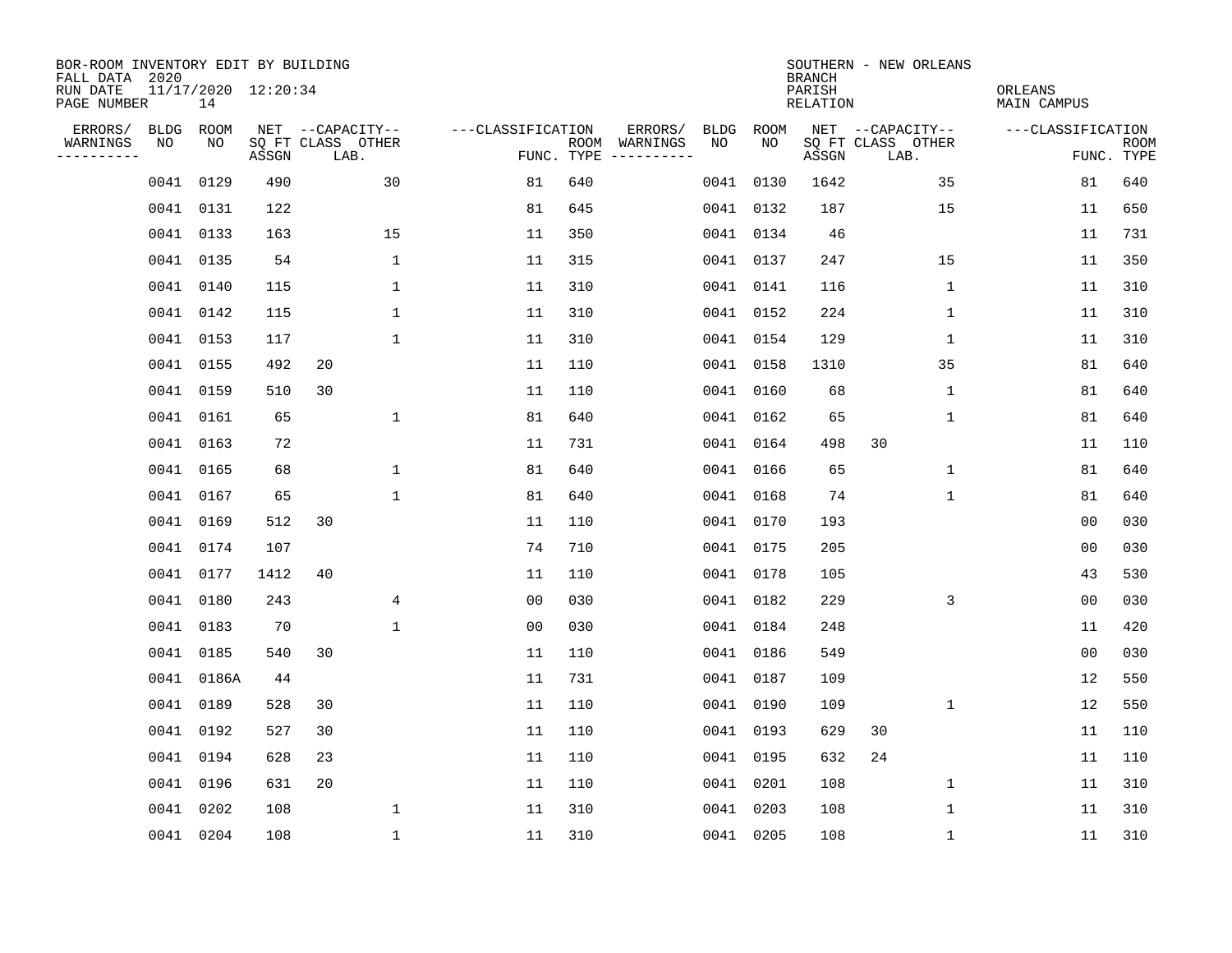| BOR-ROOM INVENTORY EDIT BY BUILDING<br>FALL DATA 2020 |             |           |                     |                           |                                              |     |                                      |      |           | <b>BRANCH</b> | SOUTHERN - NEW ORLEANS                |                   |                           |  |  |
|-------------------------------------------------------|-------------|-----------|---------------------|---------------------------|----------------------------------------------|-----|--------------------------------------|------|-----------|---------------|---------------------------------------|-------------------|---------------------------|--|--|
| RUN DATE<br>PAGE NUMBER                               |             | 15        | 11/17/2020 12:20:34 |                           | PARISH<br>ORLEANS<br>RELATION<br>MAIN CAMPUS |     |                                      |      |           |               |                                       |                   |                           |  |  |
| ERRORS/                                               | <b>BLDG</b> | ROOM      |                     | NET --CAPACITY--          | ---CLASSIFICATION                            |     | ERRORS/                              | BLDG | ROOM      |               | NET --CAPACITY--                      | ---CLASSIFICATION |                           |  |  |
| WARNINGS<br>--------                                  | NO          | NO        | ASSGN               | SQ FT CLASS OTHER<br>LAB. |                                              |     | ROOM WARNINGS<br>FUNC. TYPE $------$ | NO   | NO        | ASSGN         | SQ FT CLASS OTHER<br>LAB.             |                   | <b>ROOM</b><br>FUNC. TYPE |  |  |
|                                                       | 0041        | 0206      | 108                 | 1                         | 11                                           | 310 |                                      |      | 0041 0207 | 108           | 1                                     | 11                | 310                       |  |  |
|                                                       | 0041        | 0208      | 108                 | 1                         | 11                                           | 310 |                                      |      | 0041 0209 | 108           | 1                                     | 11                | 310                       |  |  |
|                                                       |             | 0041 0210 | 108                 | $\mathbf{1}$              | 11                                           | 310 |                                      |      | 0041 0211 | 108           | $\mathbf{1}$                          | 11                | 310                       |  |  |
|                                                       |             | 0041 0212 | 108                 | $\mathbf 1$               | 11                                           | 310 |                                      |      | 0041 0213 | 108           | $\mathbf 1$                           | 11                | 310                       |  |  |
|                                                       |             | 0041 0214 | 108                 | $\mathbf{1}$              | 11                                           | 310 |                                      |      | 0041 0215 | 108           | $\mathbf 1$                           | 11                | 310                       |  |  |
|                                                       |             | 0041 0216 | 108                 | $\mathbf{1}$              | 11                                           | 310 |                                      |      | 0041 0217 | 108           | $\mathbf 1$                           | 11                | 310                       |  |  |
|                                                       |             | 0041 0218 | 121                 | $\mathbf{1}$              | 11                                           | 310 |                                      |      | 0041 0219 | 184           | $\mathbf 1$                           | 11                | 310                       |  |  |
|                                                       |             | 0041 0220 | 121                 | $\mathbf 1$               | 11                                           | 310 |                                      |      | 0041 0222 | 121           | $\mathbf 1$                           | 11                | 310                       |  |  |
|                                                       |             | 0041 0223 | 184                 | $\mathbf 1$               | 11                                           | 310 |                                      |      | 0041 0224 | 121           | 1                                     | 11                | 310                       |  |  |
|                                                       |             | 0041 0225 | 184                 | 1                         | 11                                           | 310 |                                      |      | 0041 0226 | 121           | 1                                     | 11                | 310                       |  |  |
|                                                       |             | 0041 0227 | 184                 | $\mathbf{1}$              | 11                                           | 310 |                                      |      | 0041 0228 | 424           | 3                                     | 00                | 030                       |  |  |
|                                                       |             | 0041 0230 | 210                 |                           | 0 <sub>0</sub>                               | 030 |                                      |      | 0041 0231 | 76            |                                       | 11                | 731                       |  |  |
|                                                       |             | 0041 0233 | 228                 | $\overline{4}$            | 0 <sub>0</sub>                               | 030 |                                      |      | 0041 0234 | 321           | 12                                    | 11                | 350                       |  |  |
|                                                       |             | 0041 0235 | 321                 | 12                        | 11                                           | 350 |                                      |      | 0041 0236 | 321           | 12                                    | 11                | 350                       |  |  |
|                                                       | 0041        | 0242      | 770                 | 30                        | 11                                           | 220 |                                      |      | 0041 0243 | 700           | 30                                    | 11                | 220                       |  |  |
|                                                       | 0041        | 0244      | 104                 |                           | 11                                           | 455 |                                      |      | 0041 0245 | 812           | 30                                    | 11                | 220                       |  |  |
|                                                       |             | 0041 0246 | 1612                | 30                        | 11                                           | 220 |                                      |      | 0041 0247 | 284           | $\mathbf 1$                           | 11                | 310                       |  |  |
|                                                       |             | 0041 0248 | 220                 | 1                         | 11                                           | 310 |                                      |      | 0041 0249 | 63            |                                       | 0 <sub>0</sub>    | 030                       |  |  |
|                                                       | 0041        | 0250      | 114                 | $\mathbf{1}$              | 11                                           | 310 |                                      |      | 0041 0251 | 234           | $\mathbf 1$                           | 11                | 310                       |  |  |
|                                                       |             | 0041 0252 | 195                 | $\mathbf{1}$              | 11                                           | 310 |                                      |      | 0041 0253 | 335           |                                       | 11                | 350                       |  |  |
|                                                       |             | 0041 0254 | 486                 |                           | 11                                           | 455 |                                      |      | 0041 0255 | 140           | $\mathbf{1}$                          | 11                | 310                       |  |  |
|                                                       |             | 0041 0256 | 180                 | $\mathbf 1$               | 11                                           | 310 |                                      |      | 0041 0257 | 325           |                                       | 43                | 530                       |  |  |
|                                                       |             | 0041 0258 | 75                  | $\mathbf 1$               | 11                                           | 310 |                                      |      | 0041 0259 | 120           | $\mathbf 1$                           | 11                | 310                       |  |  |
|                                                       |             | 0041 0260 | 421                 |                           | 11                                           | 255 |                                      |      | 0041 0261 | 311           |                                       | 11                | 315                       |  |  |
|                                                       |             | 0041 0262 | 313                 |                           | 11                                           | 315 |                                      |      |           |               | TOTAL ASSIGNABLE & UNASSIGNABLE SQFT: | 35,246            |                           |  |  |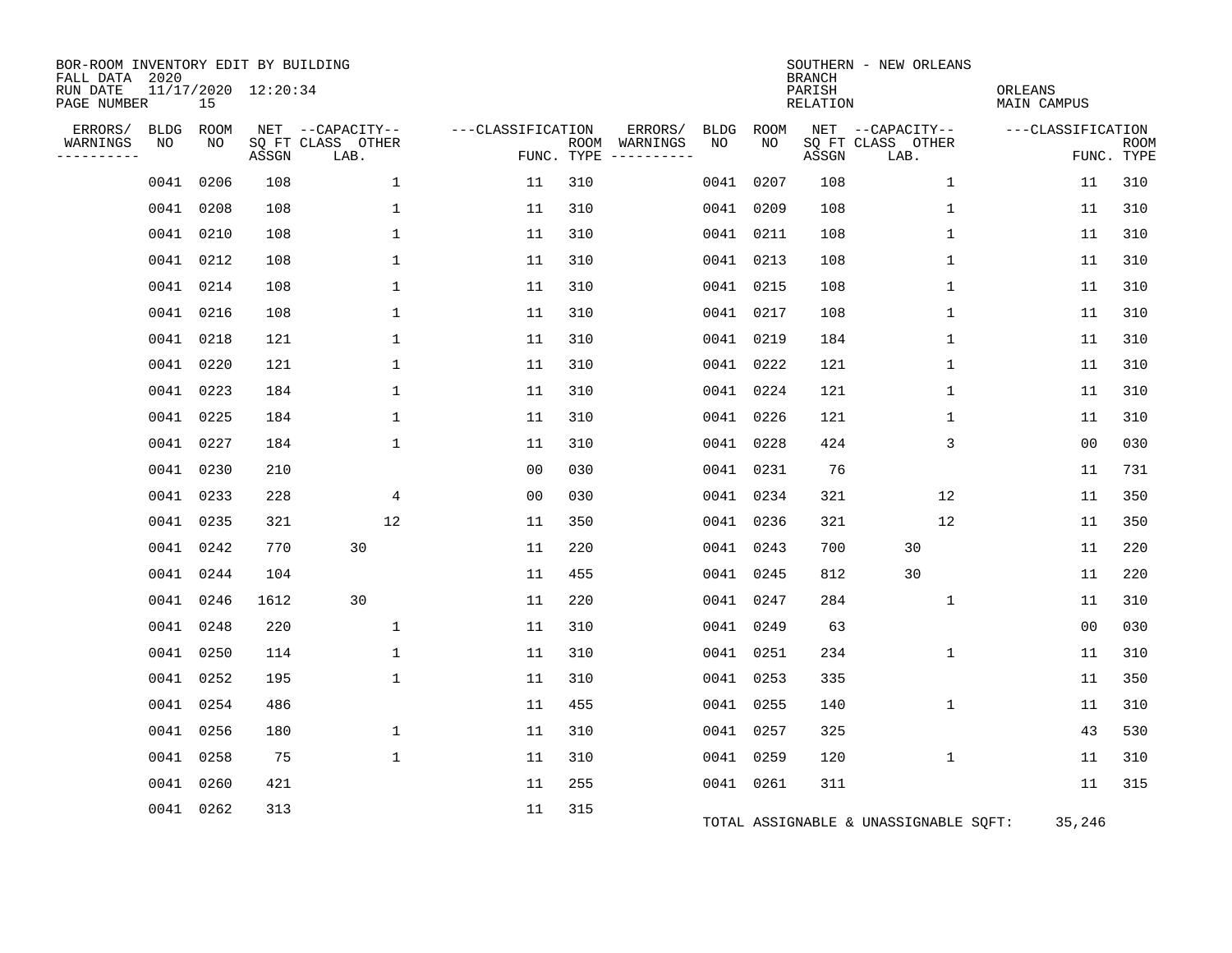| BOR-ROOM INVENTORY EDIT BY BUILDING<br>FALL DATA 2020<br>RUN DATE |                 | 11/17/2020 12:20:34 |       |                                       |             |                   |     |                          |                 |                                                                                   | <b>BRANCH</b><br>PARISH |                   | SOUTHERN - NEW ORLEANS                                                    | ORLEANS |                                |            |
|-------------------------------------------------------------------|-----------------|---------------------|-------|---------------------------------------|-------------|-------------------|-----|--------------------------|-----------------|-----------------------------------------------------------------------------------|-------------------------|-------------------|---------------------------------------------------------------------------|---------|--------------------------------|------------|
| PAGE NUMBER                                                       |                 | 16                  |       |                                       |             |                   |     |                          |                 |                                                                                   | RELATION                |                   |                                                                           |         | MAIN CAMPUS                    |            |
| ERRORS/<br>WARNINGS                                               | BLDG ROOM<br>NO | NO                  |       | NET --CAPACITY--<br>SQ FT CLASS OTHER |             | ---CLASSIFICATION |     | ERRORS/<br>ROOM WARNINGS | BLDG ROOM<br>NO | NO                                                                                |                         | SQ FT CLASS OTHER | NET --CAPACITY--                                                          |         | ---CLASSIFICATION              | ROOM       |
| ----------                                                        |                 |                     | ASSGN | LAB.                                  |             |                   |     | FUNC. TYPE $------$      |                 |                                                                                   | ASSGN                   | LAB.              |                                                                           |         |                                | FUNC. TYPE |
|                                                                   |                 |                     |       |                                       |             |                   |     |                          |                 | TOTAL NUMBER CLASSROOMS<br>TOTAL NUMBER LABS 210<br>TOTAL NUMBER SPECIAL LABS 220 |                         |                   | TOTAL NET ASSIGN SQ. FT. IN ROOM FILE<br>TOTAL NUMBER COMPUTER CLASSROOMS |         | 32,653<br>19<br>$\overline{4}$ |            |
|                                                                   | 0042            | 0101                | 273   |                                       | 3           | 00                | 030 |                          | 0042 0102       |                                                                                   | 273                     |                   | 3                                                                         |         | 00                             | 030        |
|                                                                   | 0042            | 0103                | 1746  | 82                                    |             | 11                | 115 |                          | 0042 0105       |                                                                                   | 646                     | 33                |                                                                           |         | 11                             | 110        |
|                                                                   | 0042            | 0106                | 264   |                                       |             | 0 <sub>0</sub>    | 030 |                          | 0042 0107       |                                                                                   | 650                     | 33                |                                                                           |         | 11                             | 110        |
|                                                                   | 0042            | 0108                | 332   |                                       |             | 11                | 455 |                          | 0042 0109       |                                                                                   | 815                     | 41                |                                                                           |         | 11                             | 110        |
|                                                                   | 0042            | 0111                | 810   | 41                                    |             | 11                | 110 |                          | 0042 0112       |                                                                                   | 321                     |                   | 7                                                                         |         | 11                             | 250        |
|                                                                   | 0042            | 0115                | 211   |                                       |             | 11                | 455 |                          | 0042 0116       |                                                                                   | 969                     |                   | 20                                                                        |         | 11                             | 210        |
|                                                                   | 0042            | 0117                | 228   |                                       |             | 0 <sub>0</sub>    | 030 |                          | 0042 0118       |                                                                                   | 965                     |                   | 20                                                                        |         | 11                             | 210        |
|                                                                   | 0042            | 0119                | 20    |                                       |             | 0 <sub>0</sub>    | 030 |                          | 0042 0121       |                                                                                   | 50                      |                   |                                                                           |         | 11                             | 731        |
|                                                                   | 0042            | 0123                | 170   |                                       |             | 0 <sub>0</sub>    | 030 |                          | 0042 0125       |                                                                                   | 143                     |                   |                                                                           |         | 11                             | 455        |
|                                                                   | 0042            | 0201                | 273   |                                       | 3           | 0 <sub>0</sub>    | 030 |                          | 0042 0202       |                                                                                   | 273                     |                   | 3                                                                         |         | 0 <sub>0</sub>                 | 030        |
|                                                                   | 0042            | 0203                | 624   | 32                                    |             | 11                | 110 |                          | 0042 0204       |                                                                                   | 240                     |                   | 2                                                                         |         | 11                             | 220        |
|                                                                   | 0042            | 0205A               | 180   | $\sqrt{2}$                            |             | 11                | 220 |                          |                 | 0042 0205B                                                                        | 180                     |                   | 2                                                                         |         | 11                             | 220        |
|                                                                   | 0042            | 0206                | 276   |                                       |             | 11                | 455 |                          | 0042            | 0207                                                                              | 1051                    |                   | 21                                                                        |         | 11                             | 220        |
|                                                                   | 0042            | 0208                | 804   |                                       | 17          | 81                | 081 |                          | 0042 0209       |                                                                                   | 828                     |                   | 17                                                                        |         | 81                             | 081        |
|                                                                   | 0042            | 0210                | 88    |                                       |             | 0 <sub>0</sub>    | 030 |                          | 0042 0211       |                                                                                   | 2696                    |                   | 54                                                                        |         | 81                             | 081        |
|                                                                   | 0042            | 0212                | 495   |                                       | 10          | 81                | 081 |                          | 0042 0213       |                                                                                   | 125                     |                   | 9                                                                         |         | 81                             | 081        |
|                                                                   | 0042            | 0214                | 265   |                                       |             | 81                | 081 |                          | 0042 0215       |                                                                                   | 90                      |                   | 2                                                                         |         | 81                             | 081        |
|                                                                   | 0042            | 0216                | 83    |                                       | 2           | 81                | 081 |                          | 0042 0217       |                                                                                   | 728                     |                   | 15                                                                        |         | 11                             | 210        |
|                                                                   | 0042            | 0218                | 240   |                                       |             | 11                | 455 |                          | 0042 0219       |                                                                                   | 742                     |                   | 15                                                                        |         | 11                             | 220        |
|                                                                   | 0042            | 0220                | 623   |                                       | 7           | 11                | 315 |                          | 0042 0221       |                                                                                   | 329                     |                   | 7                                                                         |         | 11                             | 410        |
|                                                                   | 0042            | 0226                | 156   |                                       | 4           | 11                | 455 |                          | 0042 0227       |                                                                                   | 69                      |                   |                                                                           |         | 11                             | 455        |
|                                                                   | 0042            | 0228                | 110   |                                       | $\mathbf 1$ | 11                | 310 |                          | 0042 0229       |                                                                                   | 116                     |                   |                                                                           |         | 11                             | 455        |
|                                                                   | 0042 0251       |                     | 60    |                                       | 1           | 0 <sub>0</sub>    | 030 |                          | 0042 0252       |                                                                                   | 60                      |                   | $\mathbf{1}$                                                              |         | 0 <sub>0</sub>                 | 030        |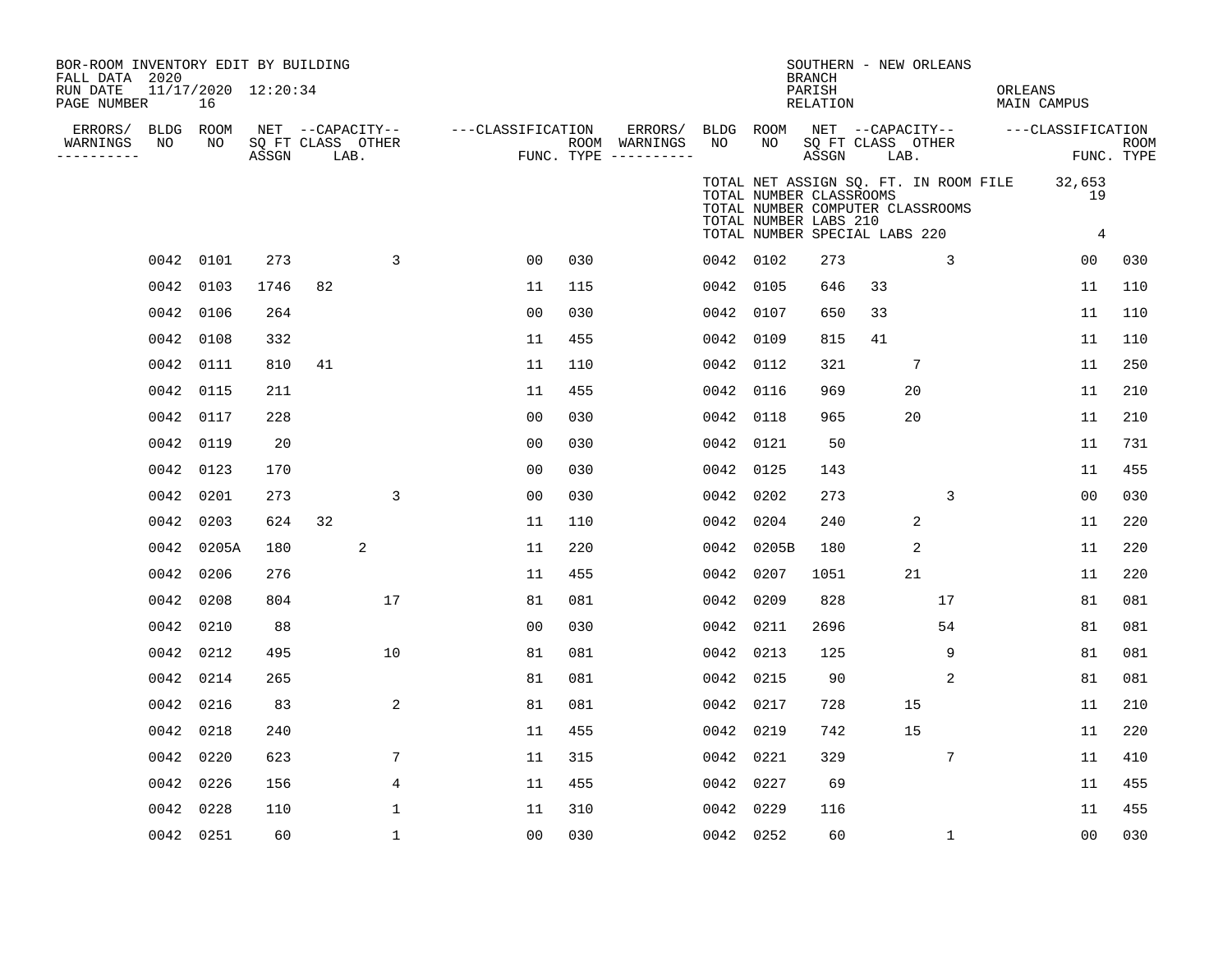| BOR-ROOM INVENTORY EDIT BY BUILDING<br>FALL DATA 2020 |      |           |                     |                           |                   |     |                                      |      |           | <b>BRANCH</b>      | SOUTHERN - NEW ORLEANS    |                        |                           |  |
|-------------------------------------------------------|------|-----------|---------------------|---------------------------|-------------------|-----|--------------------------------------|------|-----------|--------------------|---------------------------|------------------------|---------------------------|--|
| RUN DATE<br>PAGE NUMBER                               |      | 17        | 11/17/2020 12:20:34 |                           |                   |     |                                      |      |           | PARISH<br>RELATION |                           | ORLEANS<br>MAIN CAMPUS |                           |  |
| ERRORS/                                               | BLDG | ROOM      |                     | NET --CAPACITY--          | ---CLASSIFICATION |     | ERRORS/                              | BLDG | ROOM      |                    | NET --CAPACITY--          | ---CLASSIFICATION      |                           |  |
| WARNINGS<br>----------                                | NO   | NO        | ASSGN               | SQ FT CLASS OTHER<br>LAB. |                   |     | ROOM WARNINGS<br>FUNC. TYPE $------$ | NO   | NO.       | ASSGN              | SQ FT CLASS OTHER<br>LAB. |                        | <b>ROOM</b><br>FUNC. TYPE |  |
|                                                       | 0042 | 0253A     | 50                  |                           | 11                | 731 |                                      | 0042 | 0254      | 530                |                           | 0 <sub>0</sub>         | 030                       |  |
|                                                       | 0042 | 0255      | 631                 | 32                        | 81                | 081 |                                      | 0042 | 0256      | 190                |                           | 11                     | 455                       |  |
|                                                       | 0042 | 0257      | 190                 |                           | 11                | 455 |                                      | 0042 | 0258      | 633                | 32                        | 11                     | 110                       |  |
|                                                       | 0042 | 0259      | 320                 | 23                        | 11                | 350 |                                      | 0042 | 0260      | 150                | 1                         | 11                     | 310                       |  |
|                                                       | 0042 | 0261      | 240                 | 1                         | 11                | 310 |                                      |      | 0042 0262 | 150                | 1                         | 11                     | 310                       |  |
|                                                       | 0042 | 0263      | 240                 | $\mathbf 1$               | 11                | 310 |                                      |      | 0042 0264 | 100                | 1                         | 11                     | 310                       |  |
|                                                       | 0042 | 0265      | 100                 | $\mathbf 1$               | 11                | 310 |                                      |      | 0042 0266 | 100                | 1                         | 11                     | 310                       |  |
|                                                       | 0042 | 0267      | 100                 | $\mathbf{1}$              | 11                | 310 |                                      |      | 0042 0268 | 100                | 1                         | 11                     | 310                       |  |
|                                                       | 0042 | 0269      | 100                 | $\mathbf{1}$              | 11                | 310 |                                      |      | 0042 0270 | 100                | $\mathbf{1}$              | 11                     | 310                       |  |
|                                                       |      | 0042 0271 | 100                 | $\mathbf 1$               | 11                | 310 |                                      |      | 0042 0272 | 100                | $\mathbf 1$               | 11                     | 310                       |  |
|                                                       |      | 0042 0273 | 100                 | $\mathbf 1$               | 11                | 310 |                                      |      | 0042 0274 | 100                |                           | 0 <sub>0</sub>         | 030                       |  |
|                                                       | 0042 | 0301      | 273                 | 3                         | 0 <sub>0</sub>    | 030 |                                      |      | 0042 0302 | 273                | 3                         | 0 <sub>0</sub>         | 030                       |  |
|                                                       | 0042 | 0303      | 300                 | 7                         | 11                | 220 |                                      | 0042 | 0304      | 305                | 7                         | 11                     | 220                       |  |
|                                                       | 0042 | 0305      | 300                 | 7                         | 11                | 220 |                                      |      | 0042 0306 | 311                | 7                         | 11                     | 220                       |  |
|                                                       | 0042 | 0307      | 80                  |                           | 74                | 710 |                                      | 0042 | 0308      | 144                | 2                         | 11                     | 570                       |  |
|                                                       | 0042 | 0308A     | 75                  |                           | 11                | 575 |                                      | 0042 | 0309      | 126                |                           | 11                     | 575                       |  |
|                                                       | 0042 | 0310      | 973                 | 20                        | 11                | 210 |                                      | 0042 | 0311      | 77                 |                           | 0 <sub>0</sub>         | 030                       |  |
|                                                       | 0042 | 0312      | 77                  |                           | 0 <sub>0</sub>    | 030 |                                      |      | 0042 0313 | 680                | 14                        | 11                     | 220                       |  |
|                                                       |      | 0042 0314 | 32                  |                           | 0 <sub>0</sub>    | 030 |                                      |      | 0042 0315 | 88                 |                           | 0 <sub>0</sub>         | 030                       |  |
|                                                       |      | 0042 0316 | 88                  |                           | 0 <sub>0</sub>    | 030 |                                      |      | 0042 0317 | 575                |                           | 11                     | 455                       |  |
|                                                       |      | 0042 0318 | 976                 | 20                        | 11                | 210 |                                      |      | 0042 0319 | 88                 |                           | 11                     | 455                       |  |
|                                                       | 0042 | 0320      | 100                 | $\mathbf{1}$              | 11                | 310 |                                      | 0042 | 0321      | 106                |                           | 0 <sub>0</sub>         | 010                       |  |
|                                                       |      | 0042 0322 | 972                 | 20                        | 11                | 210 |                                      |      | 0042 0323 | 964                | 20                        | 11                     | 210                       |  |
|                                                       | 0042 | 0324      | 329                 |                           | 81                | 865 |                                      |      | 0042 0325 | 951                | 20                        | 11                     | 210                       |  |
|                                                       | 0042 | 0326      | 466                 | 10                        | 11                | 215 |                                      |      | 0042 0327 | 966                | 20                        | 11                     | 210                       |  |
|                                                       |      | 0042 0328 | 465                 |                           | 11                | 650 |                                      |      | 0042 0331 | 156                |                           | 11                     | 455                       |  |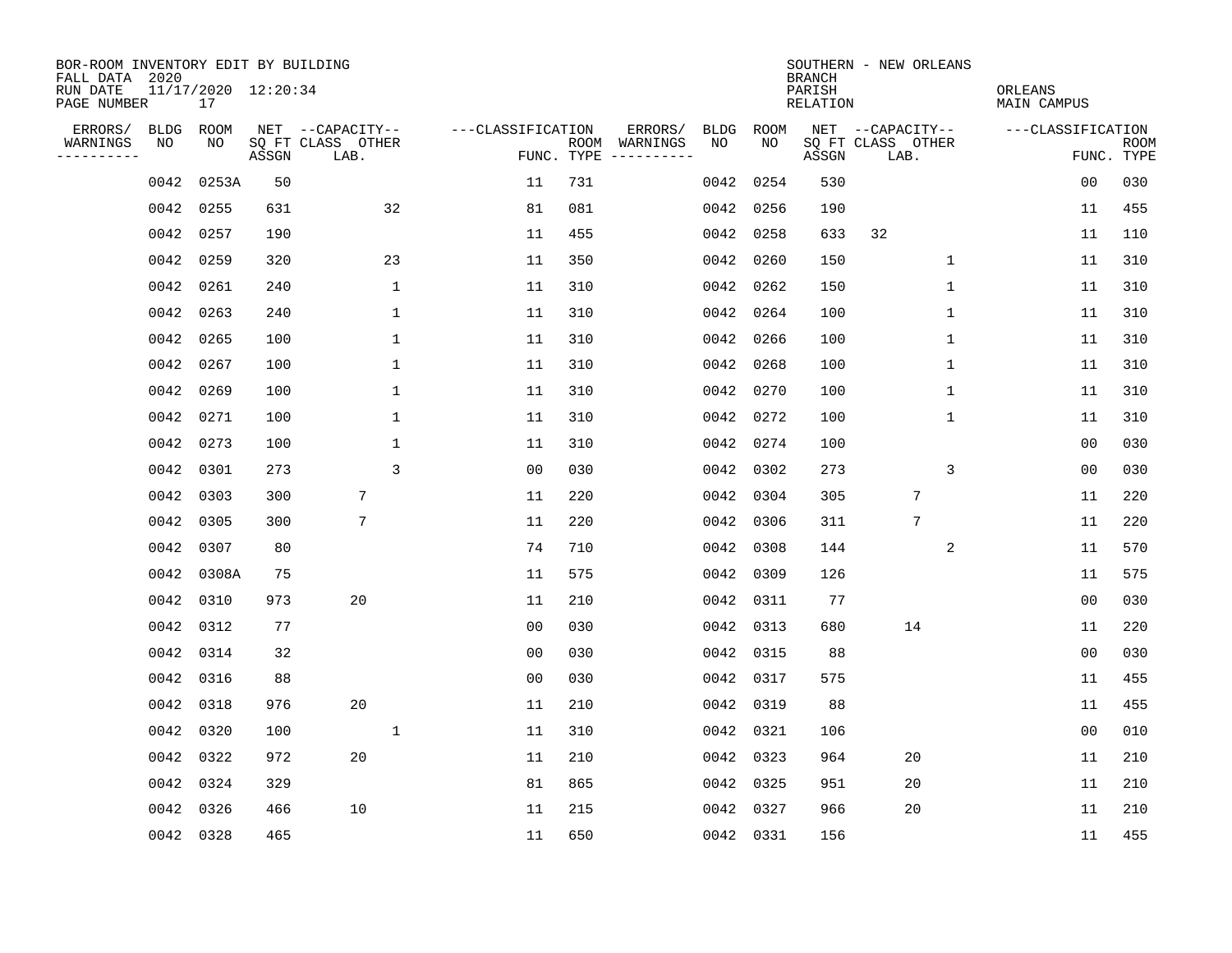| BOR-ROOM INVENTORY EDIT BY BUILDING<br>FALL DATA 2020 |             |                           |       |                           |                   |            |                                    |             | <b>BRANCH</b>      | SOUTHERN - NEW ORLEANS    |                               |                           |
|-------------------------------------------------------|-------------|---------------------------|-------|---------------------------|-------------------|------------|------------------------------------|-------------|--------------------|---------------------------|-------------------------------|---------------------------|
| RUN DATE<br>PAGE NUMBER                               |             | 11/17/2020 12:20:34<br>18 |       |                           |                   |            |                                    |             | PARISH<br>RELATION |                           | ORLEANS<br><b>MAIN CAMPUS</b> |                           |
| ERRORS/                                               | <b>BLDG</b> | <b>ROOM</b>               |       | NET --CAPACITY--          | ---CLASSIFICATION |            | ERRORS/<br><b>BLDG</b>             | <b>ROOM</b> |                    | NET --CAPACITY--          | ---CLASSIFICATION             |                           |
| WARNINGS<br>----------                                | NO          | NO                        | ASSGN | SQ FT CLASS OTHER<br>LAB. |                   | FUNC. TYPE | NO<br>ROOM WARNINGS<br>----------- | NO          | ASSGN              | SQ FT CLASS OTHER<br>LAB. |                               | <b>ROOM</b><br>FUNC. TYPE |
|                                                       | 0042        | 0332                      | 73    |                           | 11                | 455        | 0042                               | 0333        | 88                 |                           | 11                            | 455                       |
|                                                       | 0042        | 0350                      | 703   | 37                        | 11                | 110        |                                    | 0042 0351   | 60                 | $\mathbf 1$               | 0 <sub>0</sub>                | 030                       |
|                                                       |             | 0042 0352                 | 60    | 2                         | 00                | 030        |                                    | 0042 0353   | 70                 |                           | 11                            | 731                       |
|                                                       |             | 0042 0354                 | 90    |                           | 74                | 710        |                                    | 0042 0355   | 698                | 36                        | 11                            | 110                       |
|                                                       |             | 0042 0356                 | 312   |                           | 0 <sub>0</sub>    | 030        |                                    | 0042 0357   | 688                | 36                        | 11                            | 110                       |
|                                                       |             | 0042 0358                 | 276   | 10                        | 11                | 350        |                                    | 0042 0359   | 700                | 36                        | 11                            | 110                       |
|                                                       |             | 0042 0360                 | 135   | $\mathbf 1$               | 11                | 310        |                                    | 0042 0361   | 165                |                           | 11                            | 455                       |
|                                                       | 0042        | 0362                      | 165   | $\mathbf{1}$              | 11                | 310        |                                    | 0042 0363   | 225                | $\mathbf{1}$              | 11                            | 310                       |
|                                                       | 0042        | 0364                      | 100   | $\mathbf{1}$              | 11                | 310        |                                    | 0042 0365   | 100                | $\mathbf{1}$              | 11                            | 310                       |
|                                                       | 0042        | 0366                      | 100   | 1                         | 11                | 310        |                                    | 0042 0367   | 100                | 1                         | 11                            | 310                       |
|                                                       | 0042        | 0368                      | 100   | 1                         | 11                | 310        |                                    | 0042 0369   | 100                | 1                         | 11                            | 310                       |
|                                                       |             | 0042 0370                 | 100   | 1                         | 11                | 310        |                                    | 0042 0371   | 100                | $\mathbf 1$               | 11                            | 310                       |
|                                                       | 0042        | 0372                      | 100   | 1                         | 11                | 310        |                                    | 0042 0373   | 100                | $\mathbf 1$               | 11                            | 310                       |
|                                                       |             | 0042 0374                 | 100   | 1                         | 11                | 310        |                                    | 0042 0401   | 273                | 3                         | 0 <sub>0</sub>                | 030                       |
|                                                       | 0042        | 0402                      | 273   | 3                         | 00                | 030        |                                    | 0042 0403   | 723                | 4                         | 22                            | 580                       |
|                                                       |             | 0042 0403B                | 314   | 2                         | 22                | 585        |                                    | 0042 0404   | 301                | $\overline{7}$            | 11                            | 220                       |
|                                                       | 0042        | 0408                      | 977   | 20                        | 11                | 210        | 0042                               | 0409        | 88                 |                           | 00                            | 030                       |
| 9                                                     | 0042        | 0410                      | 80    | 10                        | 11                | 220        |                                    | 0042 0412   | 979                | 20                        | 11                            | 210                       |
|                                                       | 0042        | 0413                      | 141   |                           | 11                | 455        | 0042                               | 0414        | 170                |                           | 11                            | 455                       |
|                                                       |             | 0042 0415                 | 115   | 1                         | 11                | 310        | 0042                               | 0416        | 968                | 17                        | 11                            | 220                       |
|                                                       |             | 0042 0417                 | 147   |                           | 11                | 455        |                                    | 0042 0417B  | 175                |                           | 11                            | 455                       |
|                                                       | 0042        | 0418                      | 974   | 20                        | 11                | 210        | 0042                               | 0419        | 1278               | 26                        | 11                            | 210                       |
|                                                       | 0042        | 0420                      | 312   | 7                         | 11                | 215        |                                    | 0042 0421   | 67                 |                           | 11                            | 455                       |
|                                                       |             | 0042 0422                 | 1282  | 26                        | 11                | 210        |                                    | 0042 0426   | 156                |                           | 11                            | 455                       |
|                                                       | 0042        | 0427                      | 75    |                           | 11                | 455        | 0042                               | 0428        | 86                 |                           | 11                            | 420                       |
|                                                       |             | 0042 0429                 | 77    |                           | 00                | 010        |                                    | 0042 0450   | 510                | 14                        | 11                            | 350                       |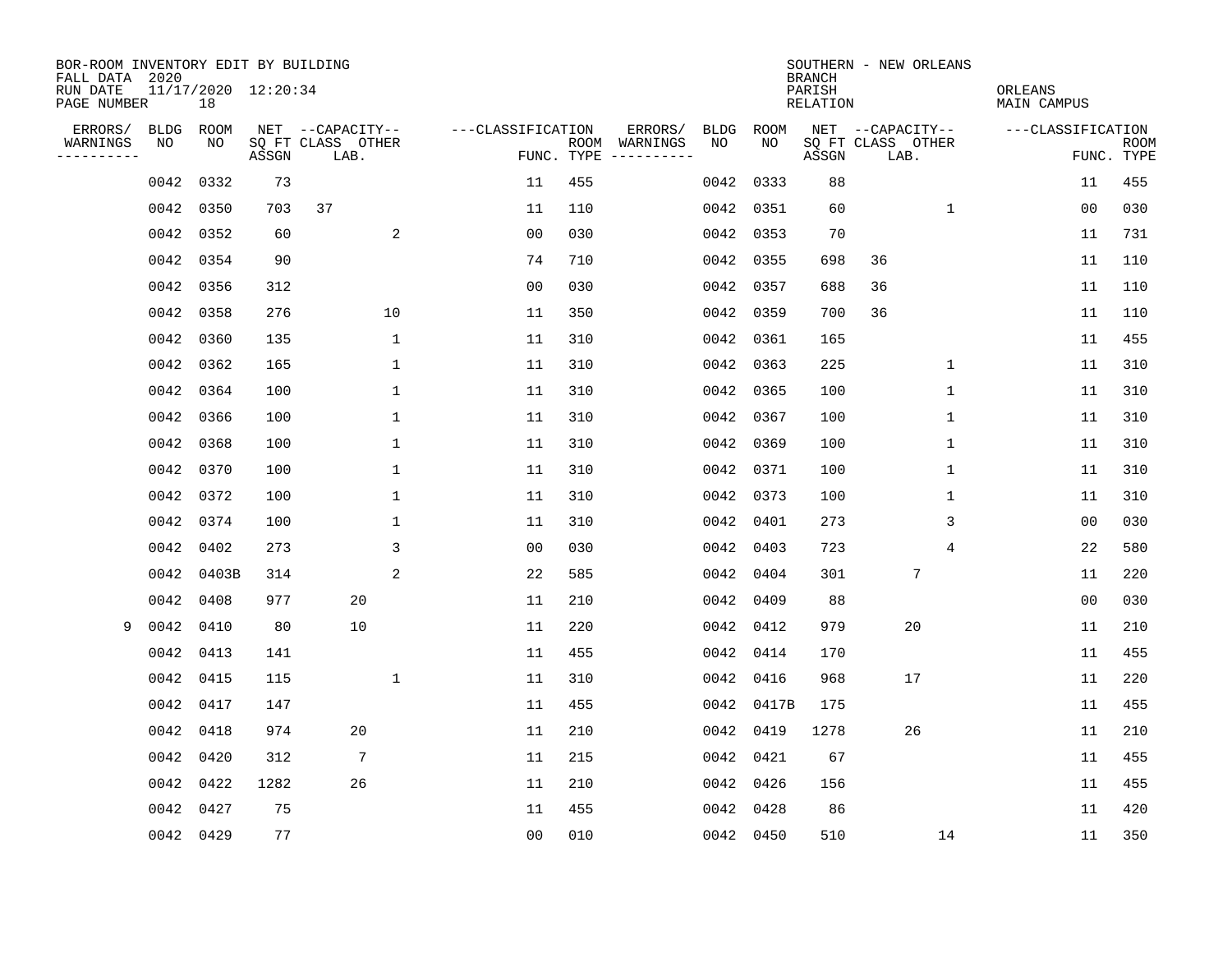| BOR-ROOM INVENTORY EDIT BY BUILDING<br>FALL DATA 2020 |           |           |                     |                           |                   |            |                              |      |           | <b>BRANCH</b>                                    | SOUTHERN - NEW ORLEANS                                                                                                                              |                                    |                           |
|-------------------------------------------------------|-----------|-----------|---------------------|---------------------------|-------------------|------------|------------------------------|------|-----------|--------------------------------------------------|-----------------------------------------------------------------------------------------------------------------------------------------------------|------------------------------------|---------------------------|
| RUN DATE<br>PAGE NUMBER                               |           | 19        | 11/17/2020 12:20:34 |                           |                   |            |                              |      |           | PARISH<br>RELATION                               |                                                                                                                                                     | ORLEANS<br>MAIN CAMPUS             |                           |
| ERRORS/                                               | BLDG ROOM |           |                     | NET --CAPACITY--          | ---CLASSIFICATION |            | ERRORS/                      |      | BLDG ROOM |                                                  | NET --CAPACITY--                                                                                                                                    | ---CLASSIFICATION                  |                           |
| WARNINGS<br>----------                                | NO        | NO        | ASSGN               | SQ FT CLASS OTHER<br>LAB. |                   | FUNC. TYPE | ROOM WARNINGS<br>----------- | NO   | NO        | ASSGN                                            | SQ FT CLASS OTHER<br>LAB.                                                                                                                           |                                    | <b>ROOM</b><br>FUNC. TYPE |
|                                                       | 0042      | 0451      | 60                  | $\mathbf{1}$              | 00                | 030        |                              | 0042 | 0452      | 60                                               | 1                                                                                                                                                   | 00                                 | 030                       |
|                                                       |           | 0042 0453 | 70                  |                           | 11                | 731        |                              |      | 0042 0454 | 802                                              | 17                                                                                                                                                  | 11                                 | 410                       |
|                                                       |           | 0042 0455 | 324                 |                           | 0 <sub>0</sub>    | 030        |                              |      | 0042 0456 | 741                                              | 38                                                                                                                                                  | 11                                 | 110                       |
|                                                       | 0042      | 0457      | 185                 |                           | 11                | 420        |                              |      | 0042 0458 | 186                                              |                                                                                                                                                     | 11                                 | 420                       |
|                                                       | 0042      | 0459      | 184                 |                           | 11                | 420        |                              |      | 0042 0460 | 728                                              | 38                                                                                                                                                  | 11                                 | 110                       |
|                                                       | 0042      | 0461      | 196                 | $\mathbf 1$               | 11                | 325        |                              |      | 0042 0462 | 220                                              | $\mathbf 1$                                                                                                                                         | 11                                 | 325                       |
|                                                       | 0042      | 0463      | 100                 | $\mathbf{1}$              | 11                | 310        |                              |      | 0042 0464 | 100                                              | $\mathbf 1$                                                                                                                                         | 11                                 | 310                       |
|                                                       |           | 0042 0465 | 100                 | $\mathbf{1}$              | 11                | 310        |                              |      | 0042 0466 | 100                                              | $\mathbf{1}$                                                                                                                                        | 11                                 | 310                       |
|                                                       | 0042      | 0467      | 100                 | 1                         | 11                | 310        |                              | 0042 | 0468      | 100                                              | 1                                                                                                                                                   | 11                                 | 310                       |
|                                                       |           | 0042 0469 | 100                 | 1                         | 11                | 310        |                              |      | 0042 0470 | 100                                              | $\mathbf 1$                                                                                                                                         | 11                                 | 310                       |
|                                                       |           | 0042 0471 | 100                 | $\mathbf{1}$              | 11                | 310        |                              |      | 0042 0472 | 100                                              | $\mathbf{1}$                                                                                                                                        | 11                                 | 310                       |
|                                                       |           | 0042 0473 | 100                 | $\mathbf 1$               | 11                | 310        |                              |      | 0042 0502 | 4733                                             | 16                                                                                                                                                  | 00                                 | 030                       |
|                                                       |           | 0042 0503 | 269                 |                           | 0 <sub>0</sub>    | 030        |                              |      |           | TOTAL NUMBER CLASSROOMS<br>TOTAL NUMBER LABS 210 | TOTAL ASSIGNABLE & UNASSIGNABLE SQFT:<br>TOTAL NET ASSIGN SQ. FT. IN ROOM FILE<br>TOTAL NUMBER COMPUTER CLASSROOMS<br>TOTAL NUMBER SPECIAL LABS 220 | 62,437<br>52,222<br>12<br>14<br>13 |                           |
|                                                       | 9998      | 0000      | 330                 |                           | 0 <sub>0</sub>    | 030        |                              |      | 9998 0001 | 213                                              |                                                                                                                                                     | 0 <sub>0</sub>                     | 030                       |
|                                                       | 9998      | 0002      | 119                 |                           | 00                | 030        |                              | 9998 | 0003      | 49                                               |                                                                                                                                                     | 31                                 | 730                       |
|                                                       | 9998      | 0004      | 60                  |                           | 0 <sub>0</sub>    | 030        |                              | 9998 | 0005      | 130                                              |                                                                                                                                                     | 31                                 | 455                       |
|                                                       | 9998      | 0006      | 130                 |                           | 31                | 455        |                              | 9998 | 0007      | 180                                              |                                                                                                                                                     | 00                                 | 030                       |
|                                                       | 9998      | 0008      | 180                 |                           | 0 <sub>0</sub>    | 030        |                              | 9998 | 0009      | 357                                              |                                                                                                                                                     | 31                                 | 455                       |
| 9                                                     | 9998      | 0010      | 143                 | $\mathbf{1}$              | 31                | 110        |                              | 9998 | 0011      | 130                                              |                                                                                                                                                     | 31                                 | 880                       |
|                                                       | 9998      | 0012      | 268                 |                           | 31                | 680        | 9                            | 9998 | 0013      | 216                                              | 1                                                                                                                                                   | 31                                 | 110                       |
|                                                       | 9998      | 0014      | 80                  |                           | 0 <sub>0</sub>    | 030        |                              | 9998 | 0015      | 120                                              |                                                                                                                                                     | 00                                 | 030                       |
|                                                       | 9998      | 0016      | 72                  |                           | 0 <sub>0</sub>    | 030        |                              | 9998 | 0017      | 72                                               |                                                                                                                                                     | 00                                 | 030                       |
|                                                       |           | 9998 0019 | 25                  |                           | 31                | 710        |                              |      | 9998 0103 | 567                                              | 29                                                                                                                                                  | 31                                 | 110                       |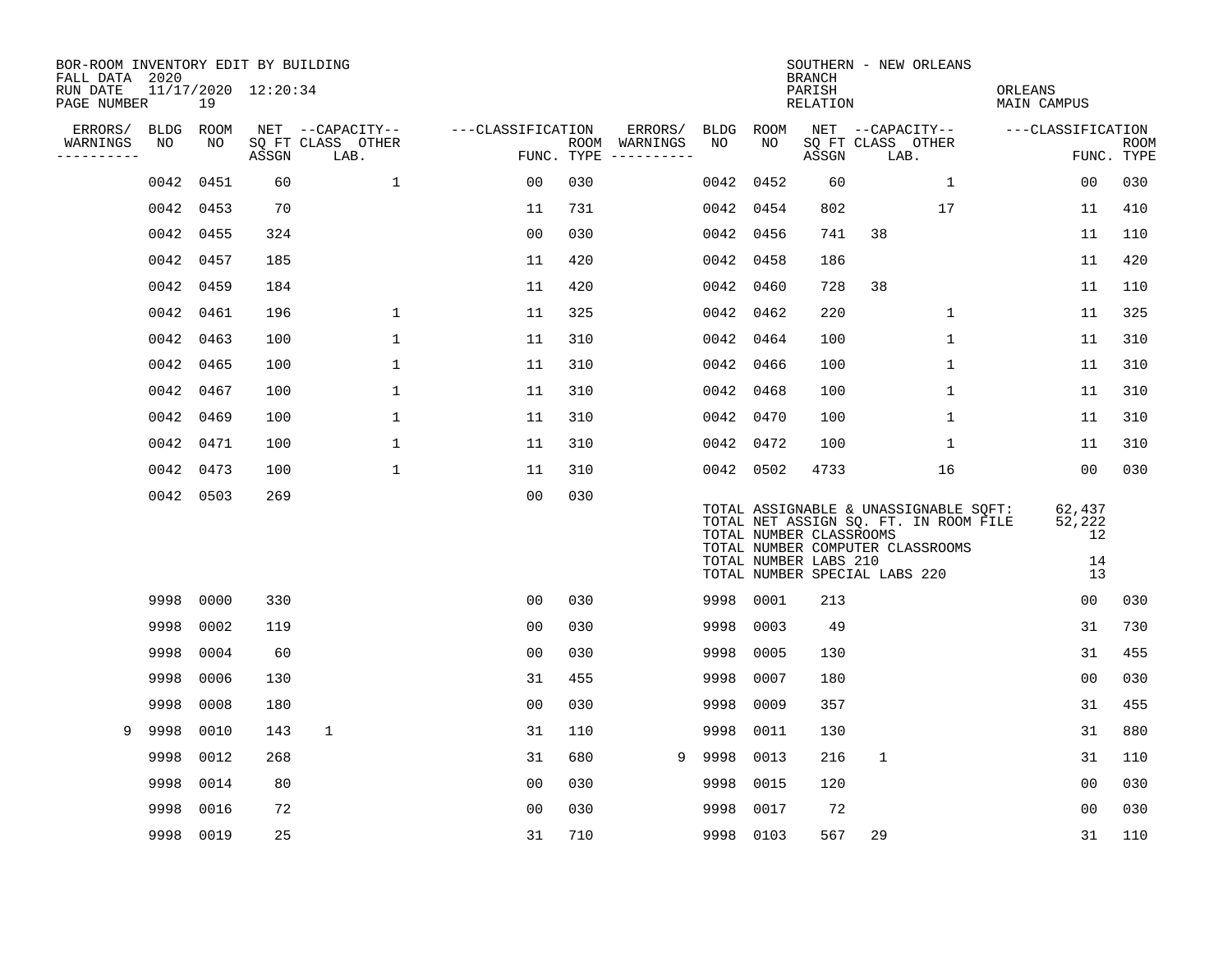| BOR-ROOM INVENTORY EDIT BY BUILDING<br>FALL DATA<br>RUN DATE<br>PAGE NUMBER | 2020              | 11/17/2020 12:20:34<br>20 |       |      |                                       |                   | SOUTHERN - NEW ORLEANS<br><b>BRANCH</b><br>PARISH<br>ORLEANS<br>RELATION<br>MAIN CAMPUS |                                   |            |                                                  |       |                                                                                                                    |                   |                     |             |
|-----------------------------------------------------------------------------|-------------------|---------------------------|-------|------|---------------------------------------|-------------------|-----------------------------------------------------------------------------------------|-----------------------------------|------------|--------------------------------------------------|-------|--------------------------------------------------------------------------------------------------------------------|-------------------|---------------------|-------------|
| ERRORS/<br>WARNINGS<br>---------                                            | <b>BLDG</b><br>NO | ROOM<br>NO.               | ASSGN | LAB. | NET --CAPACITY--<br>SQ FT CLASS OTHER | ---CLASSIFICATION | ROOM<br>FUNC. TYPE                                                                      | ERRORS/<br>WARNINGS<br>---------- | BLDG<br>NO | ROOM<br>NO                                       | ASSGN | NET --CAPACITY--<br>SQ FT CLASS OTHER<br>LAB.                                                                      | ---CLASSIFICATION | FUNC. TYPE          | <b>ROOM</b> |
|                                                                             |                   | 9998 0104                 | 567   | 29   |                                       | 31                | 110                                                                                     |                                   | 9 9998     | 0105A                                            | 90    | 1                                                                                                                  |                   | 31                  | 110         |
|                                                                             | 9998              | 0105B                     | 713   | 36   |                                       | 31                | 110                                                                                     | 9                                 | 9998       | 0106A                                            | 90    | 1                                                                                                                  |                   | 31                  | 110         |
|                                                                             | 9998              | 0106B                     | 676   | 34   |                                       | 31                | 110                                                                                     |                                   | 9998       | 0107                                             | 135   |                                                                                                                    |                   | 31                  | 310         |
|                                                                             |                   | 9998 0108                 | 130   |      | 1                                     | 31                | 310                                                                                     |                                   | 9998       | 0109                                             | 120   |                                                                                                                    |                   | 31                  | 310         |
|                                                                             | 9998              | 0110                      | 130   |      | 1                                     | 31                | 310                                                                                     |                                   | 9998       | 0111                                             | 120   |                                                                                                                    |                   | 31                  | 310         |
|                                                                             |                   | 9998 0112                 | 130   |      | $\mathbf{1}$                          | 31                | 310                                                                                     |                                   | 9998       | 0113                                             | 120   |                                                                                                                    |                   | 31                  | 310         |
|                                                                             |                   | 9998 0114                 | 130   |      | $\mathbf{1}$                          | 31                | 310                                                                                     |                                   |            | 9998 0115                                        | 120   |                                                                                                                    |                   | 31                  | 310         |
|                                                                             |                   | 9998 0116                 | 130   |      |                                       | 31                | 310                                                                                     |                                   |            | 9998 0117                                        | 120   |                                                                                                                    |                   | 31                  | 310         |
|                                                                             |                   | 9998 0118                 | 130   |      | $\mathbf{1}$                          | 31                | 310                                                                                     |                                   |            | 9998 0120                                        | 130   |                                                                                                                    |                   | 31                  | 310         |
|                                                                             |                   | 9998 0122                 | 130   |      |                                       | 31                | 310                                                                                     |                                   |            | TOTAL NUMBER CLASSROOMS<br>TOTAL NUMBER LABS 210 |       | TOTAL ASSIGNABLE & UNASSIGNABLE SQFT:<br>TOTAL NET ASSIGN SQ. FT. IN ROOM FILE<br>TOTAL NUMBER COMPUTER CLASSROOMS |                   | 7,352<br>5,926<br>8 |             |

TOTAL NUMBER SPECIAL LABS 220